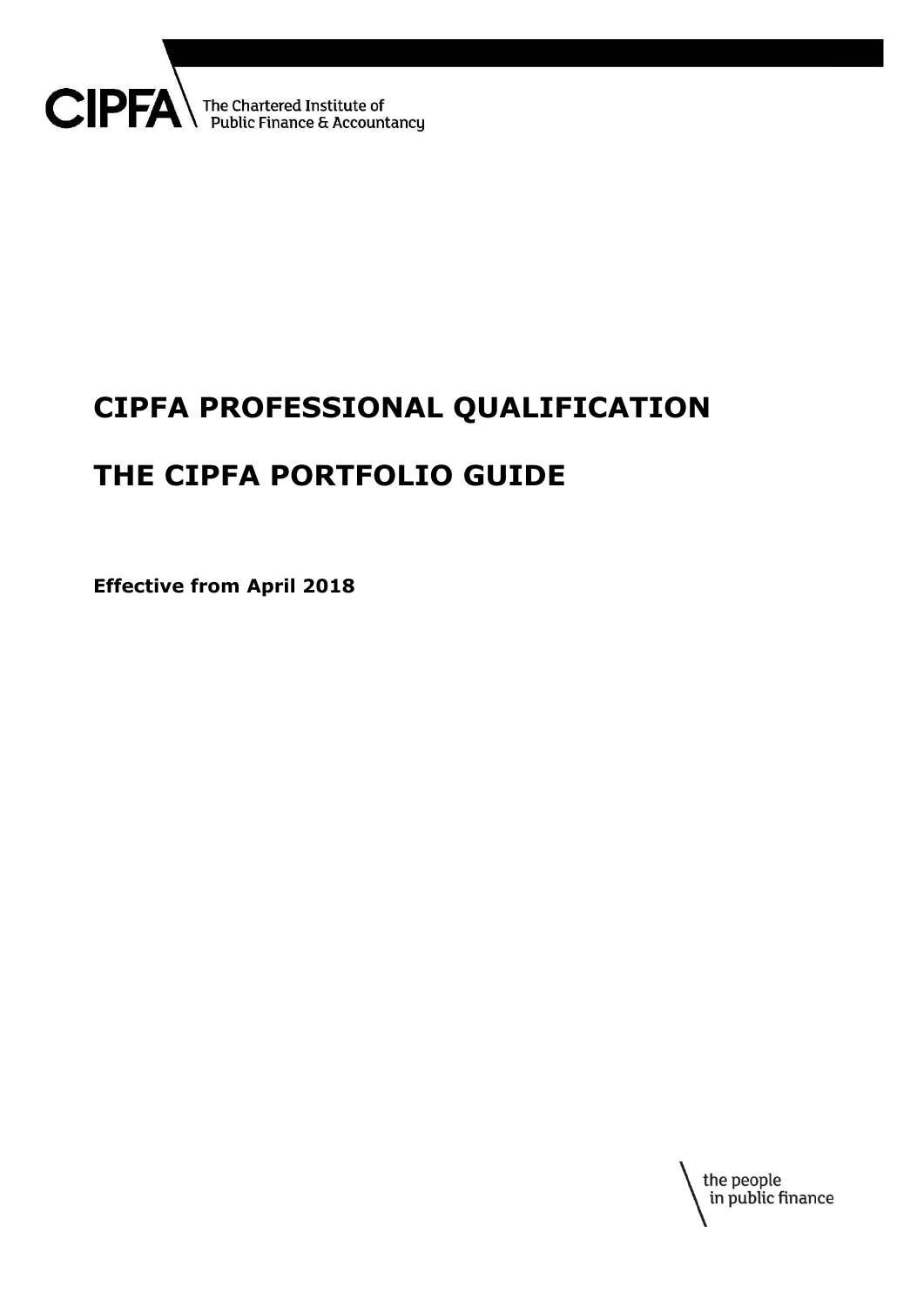Published by Chartered Institute of Public Finance and Accountancy 77 Mansell Street London E1 8AN Email: studentsuppor[t@cipfa.org](mailto:@cipfa.org) Website: www.cipfa.org

Copyright © 2018 Chartered Institute of Public Finance and Accountancy

All rights reserved. No part of this publication may be reproduced, stored in a retrieval system, or transmitted in any form or by any means, electronic, mechanical, photocopying, recording or otherwise, without either the prior written permission of the publishers or a licence permitting restricted copying in the United Kingdom issued by the Copyright Licensing Agency Ltd, Saffron House, 6–10 Kirby Street, London EC1N 8TS.

Every possible care has been taken in the preparation of this publication but no responsibility can be accepted for loss occasioned to any person acting or refraining from action as a result of any material contained herein.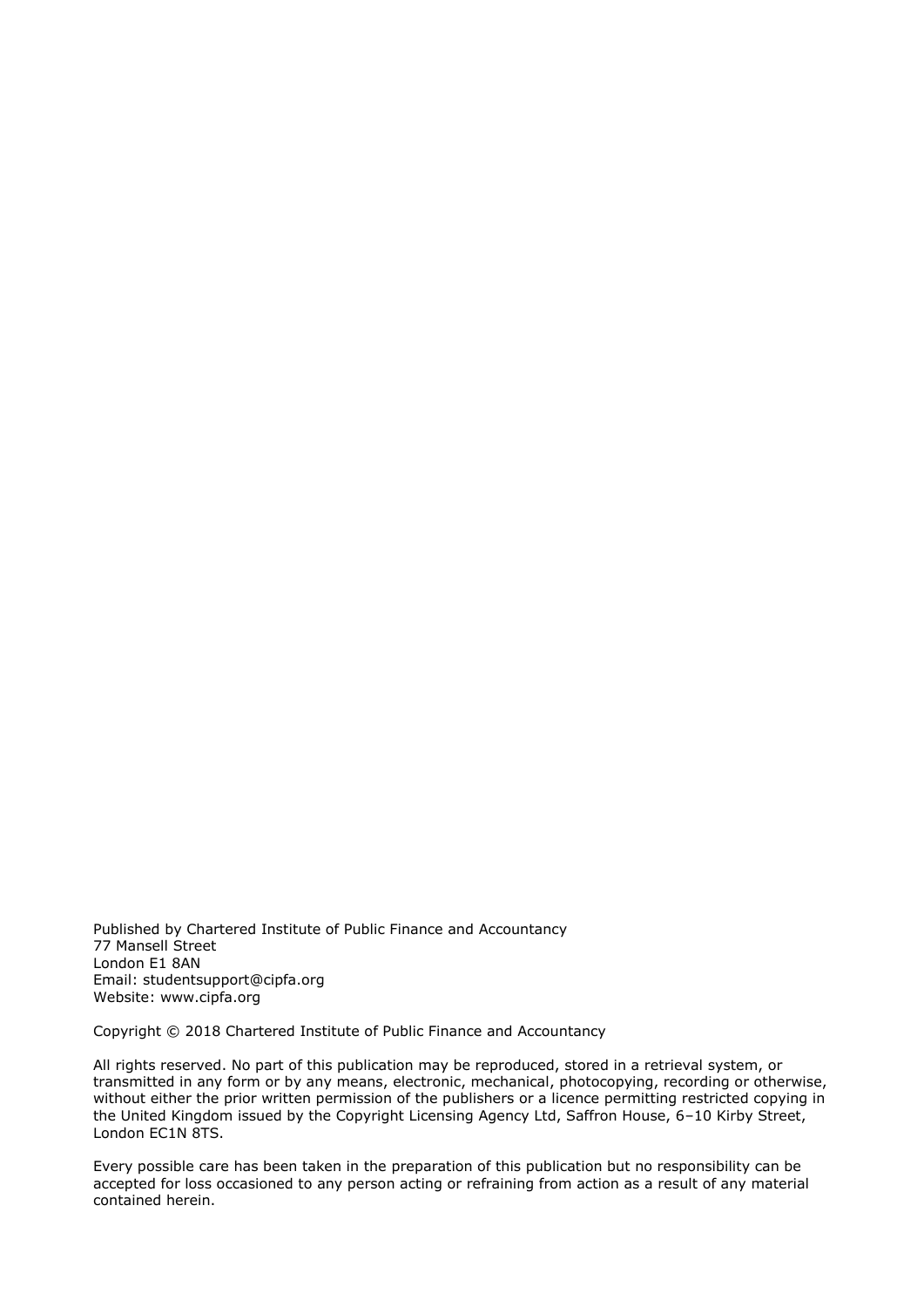## **CONTENTS**

| 1 |                                                    |  |
|---|----------------------------------------------------|--|
|   |                                                    |  |
|   |                                                    |  |
|   |                                                    |  |
|   |                                                    |  |
|   |                                                    |  |
| 2 |                                                    |  |
|   |                                                    |  |
|   |                                                    |  |
|   |                                                    |  |
|   |                                                    |  |
|   | Affiliate and Associate membership requirements 11 |  |
|   | Association of Accounting Technicians students 11  |  |
| 3 |                                                    |  |
|   |                                                    |  |
| 4 |                                                    |  |
| 5 |                                                    |  |
|   |                                                    |  |
|   |                                                    |  |
|   |                                                    |  |
|   |                                                    |  |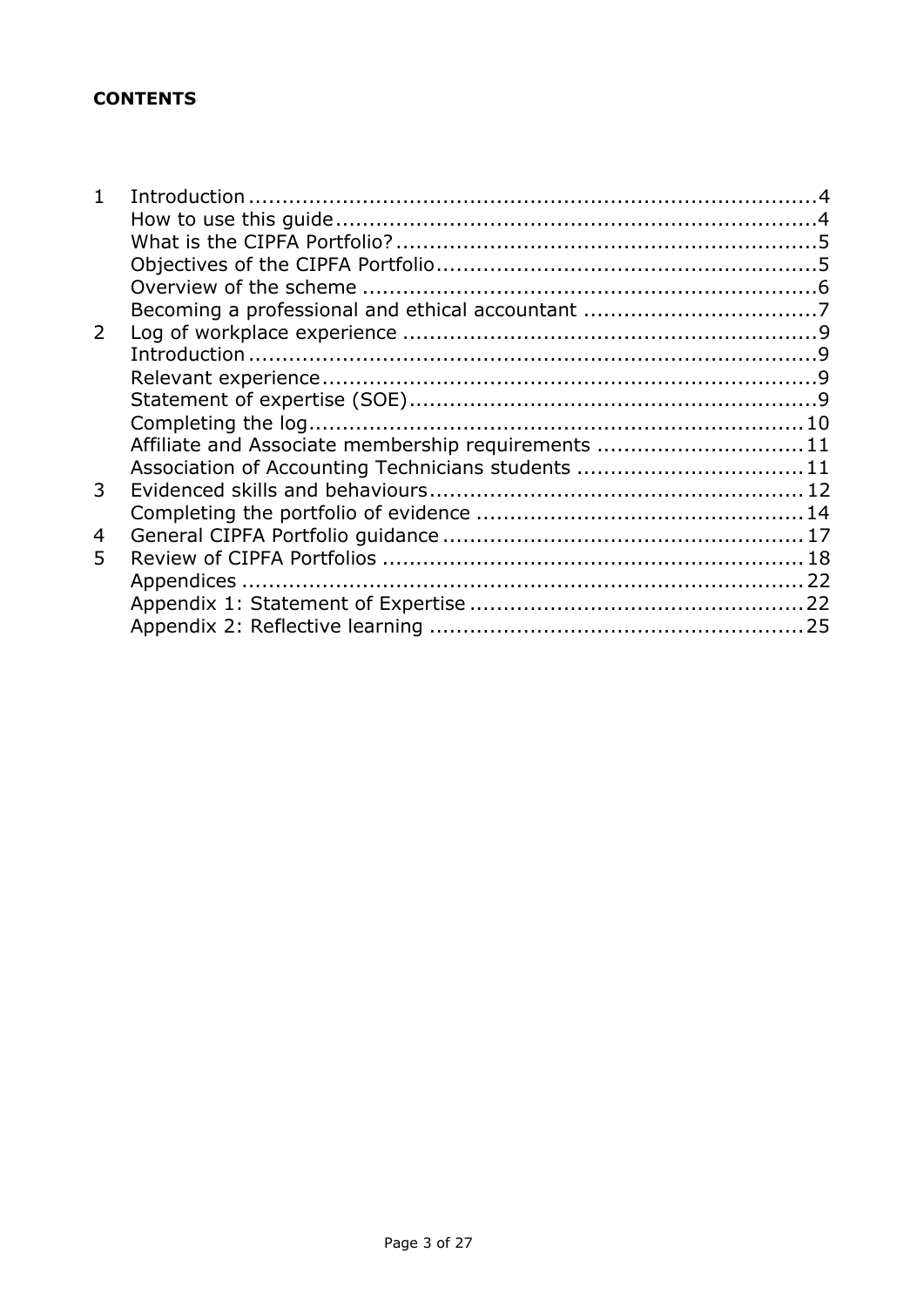## <span id="page-3-0"></span>**1 Introduction**

#### <span id="page-3-1"></span>**How to use this guide**

This guide has been prepared with the needs of Professional Qualification (PQ) students in mind, and therefore the majority of the content is addressed to students. The CIPFA Portfolio also involves input from employers (in the form of supervisors, mentors, training advisors, etc.), so we have included 'Employer notes' aimed particularly at colleagues who support students during their training. It would however be beneficial for employers to familiarise themselves with the scheme as a whole by reading this guide in full, so that they can better understand the requirements on their students.

#### Employer note 1 – the employer role

In this guide, we refer generally to the 'employer' having a specific role in the support and guidance of the student during the training period. Depending on the organisation, this role may be carried out by a single individual, while in other organisations there may be several different members of staff designated to perform specific functions in relation to the student's training. It is for the employing organisation to determine how best to structure and manage the training programme and to decide who is best placed to contribute to it. In this guide we will refer generally to the 'employer' or 'line manager', and that should be interpreted in the way that most appropriately matches the approach taken in your organisation. Some general points to note from the outset are:

- The CIPFA Portfolio scheme is designed to develop the student as an aspiring professional accountant, and to a large extent the student needs to perform this work themselves – so there needs to be a balance between 'guiding' the student and 'directing' them.
- Communication and coordination are essential, and the training programme can become quite complex, so it is important to identify from the outset who is involved and what their roles should be.
- It is useful, where possible, for there to be an individual who has input to the programme for the full training period to ensure continuity and to give the student a regular point of contact. This person is likely to perform the line manager role in the CIPFA Portfolio.
- It may be helpful to identify separate roles such as line manager, training manager, mentor, etc., if this is appropriate in the context of the resources of your organisation and provided that there is adequate communication and coordination.
- It is not essential that the student is under the continual direction of a qualified accountant, but it is recommended that the student should have access to the advice and support of qualified staff on a regular basis.

The CIPFA Portfolio scheme is relevant to the entire period of training, and it is important that you familiarise yourself with the main requirements at an early stage in your training, and that you refer to it continually as you make progress in completing the various requirements.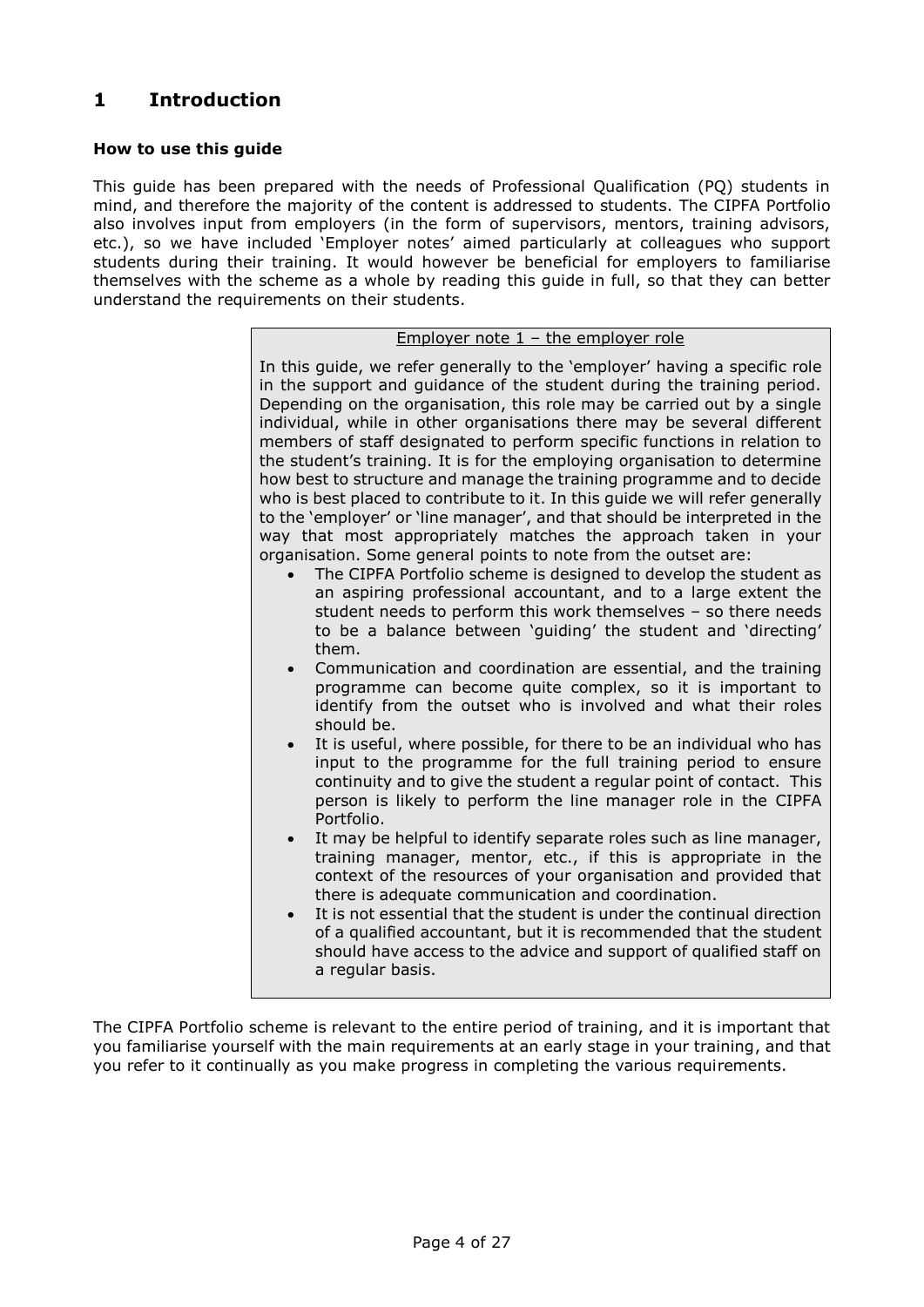#### <span id="page-4-0"></span>**What is the CIPFA Portfolio?**

The twelve PQ modules were designed to develop students so that they gain the knowledge and skills that are expected of a qualified accountant<sup>1</sup>, and the examinations are designed to test that these have been acquired by successful candidates. There are, however, limitations associated with this type of learning and assessment, and it is essential that as a professional body CIPFA includes additional mechanisms within the PQ that complement the modules and their assessments, and that help to overcome some of the limitations associated with them. Three main sources have been used to develop the CIPFA Portfolio scheme to meet these requirements: a) the CIPFA Statement of Expertise (SOE); b) the *International Education Standard 5 Practical Experience Requirements for Aspiring Professional Accountants* (IES 5) published by the International Federation of Accountants (IFAC) and c) the Level 7 Accountancy Professional Apprenticeship Standard<sup>2</sup>. These three documents emphasise the need for professional accountants to be able to demonstrate *practical* competence in key areas, and this emphasis goes beyond what can realistically be achieved through academic learning and examinations.

### <span id="page-4-1"></span>**Objectives of the CIPFA Portfolio**

It is important that you view the CIPFA Portfolio as an integral part of your professional development and as something that contributes to your ability to carry out the role of a professional accountant. The CIPFA Portfolio aims to reinforce and complement modules studied over the course of the programme.

IES 5 identifies four elements in the development of an aspiring professional accountant:

- General education
- Professional accountancy education
- Assessment

 $\overline{a}$ 

• Practical experience

General education is addressed in the PQ through entry requirements and also in some of the content of PQ modules. Professional accountancy education is, of course, central to the whole of the PQ. Assessment is achieved through PQ examinations. The fourth element, practical experience, is the focus of the CIPFA Portfolio scheme. A key objective of the CIPFA Portfolio scheme, therefore, is to ensure that the requirements of IES 5 are met, so that CIPFA students 'acquire appropriate and sufficient practical experience to demonstrate competence in the role of a professional accountant before assuming that role'.

In addition to meeting the requirements of IES 5, the CIPFA Portfolio scheme has been designed to ensure that when CIPFA students have completed their studies they are able to deliver the skills, competences and behaviours that all organisations require (as outlined in the CIPFA SOE). It also ensures that students develop a professional approach to their personal development that will prepare them for Continuing Professional Development (CPD) throughout their career. And it helps to instil the importance of ethical considerations in the ongoing work of the professional accountant.

/media/files/membership/statement of expertise.pdfIES 5 was revised in 2015 and is available at [https://www.ifac.org/publications-resources/ies-5-initial-professional](https://www.ifac.org/publications-resources/ies-5-initial-professional-development-practical-experience-revised)[development-practical-experience-revised](https://www.ifac.org/publications-resources/ies-5-initial-professional-development-practical-experience-revised)

<sup>&</sup>lt;sup>1</sup> In this guide, we will use the term 'accountant' for the sake of simplicity, but it should be interpreted to include all the major roles typically held by CIPFA members.

<sup>&</sup>lt;sup>2</sup> If you wish to look at these in detail, the SOE can be found at www.cipfa.org/-

The Level 7 Professional Accountant Standard is available at:

https://assets.publishing.service.gov.uk/government/uploads/system/uploads/attachment\_d ata/file/638842/Accountancy\_Taxation\_Professional\_Apprenticeship\_Standard.pdf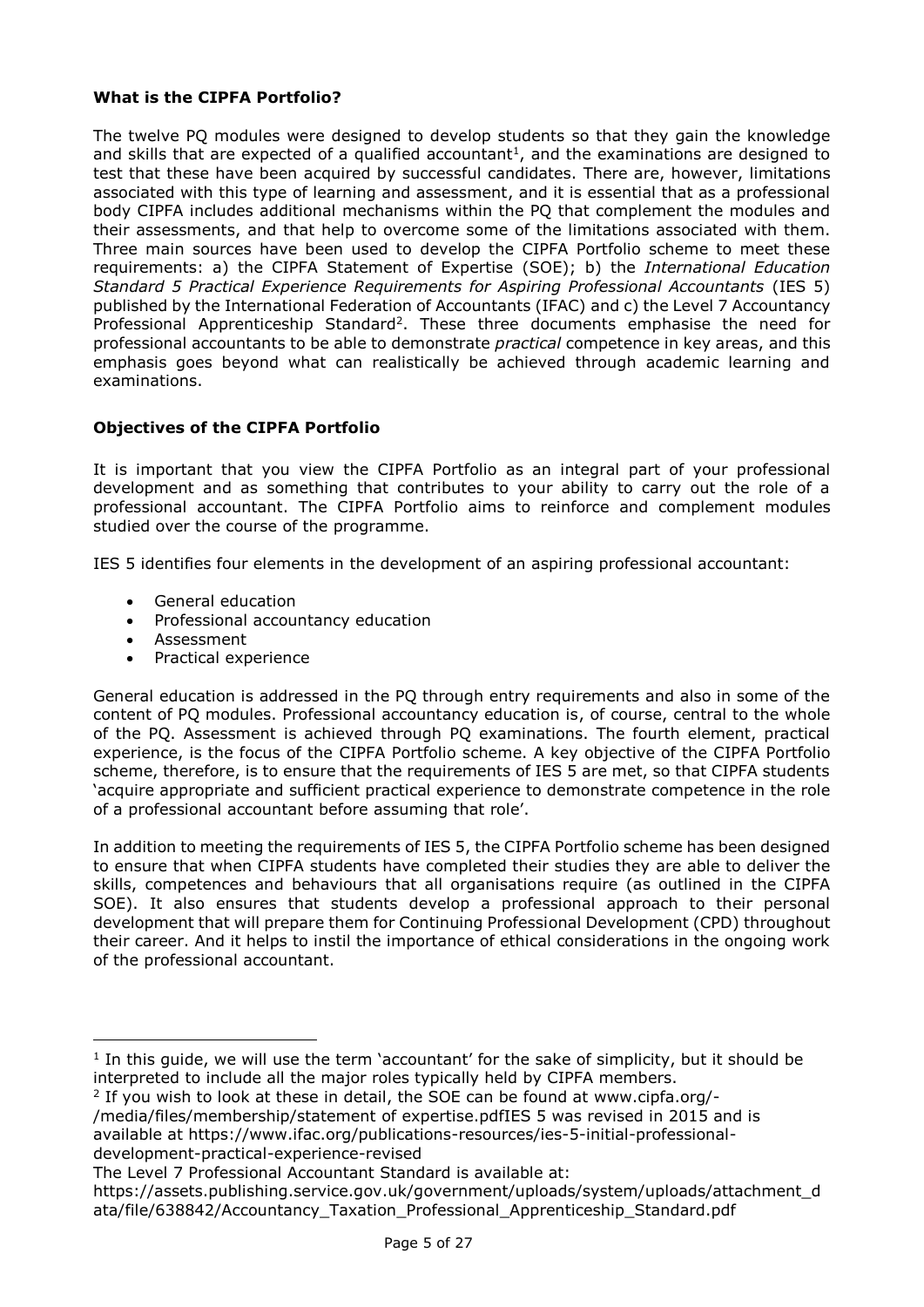#### <span id="page-5-0"></span>**Overview of the scheme**

The CIPFA Portfolio scheme comprises two practical experience elements for completion. Each of the elements is described in more detail in the following sections of this guide.

- 1. Log of workplace experience this is a record of the relevant practical work that you have carried out and is linked to the areas of expertise in the CIPFA SOE (discussed in Section 2 of this guide).
- 2. Evidenced skills and behaviours you are required to demonstrate achievement of 10 skills and behaviours which are considered key to the work of a professional accountant.

In terms of planning, it is advisable to get into good habits early in your training and to spread this work over the available time. For the log of workplace experience, it is crucial that you get into the habit of recording all that you do that is relevant to the log and the time spent on it from the outset; the use of a diary or electronic calendar will help you to do this in an organised way. The evidenced skills and behaviours can be done at any stage in your studies, but they will be more manageable if you plan how you will achieve and evidence them at suitable stages in your training.

|                                           | $\overline{\bowtie}$ $\overline{\bowtie}$ $\overline{\bowtie}$ Candidate                                                                             |
|-------------------------------------------|------------------------------------------------------------------------------------------------------------------------------------------------------|
| Portfolio<br>Dashboard<br><b>Log Book</b> |                                                                                                                                                      |
| <b>Overall Completion</b>                 |                                                                                                                                                      |
| <b>Behaviours</b><br>Adds Value           | <b>Skills</b><br><b>Building Relationships</b>                                                                                                       |
| Continuous Improvement                    | <b>Business Insight</b>                                                                                                                              |
| Ethics and Integrity                      | Communication                                                                                                                                        |
| Flexibility                               | Leadership                                                                                                                                           |
| Professional Scepticism                   | Problem Solving and Decision Making                                                                                                                  |
| Knowledge<br>Audit and Assurance          | <b>Statement of Expertise</b>                                                                                                                        |
| Business and Change Management            |                                                                                                                                                      |
| Company Financial Reporting               |                                                                                                                                                      |
| Corporate Governance and Law              |                                                                                                                                                      |
| Financial Accounting                      |                                                                                                                                                      |
| Financial Management                      |                                                                                                                                                      |
| Management Accounting                     |                                                                                                                                                      |
| Public Service Financial Reporting        |                                                                                                                                                      |
| Strategic Case Study                      | Audit and accountability<br>Change, risk and project management                                                                                      |
| Strategic Public Finance                  | Financial and performance reporting<br>Governance, ethics and values<br>Leadership and strategic management<br>Partnership and stakeholder relations |
| Strategy and Policy Development           | Procurement and contract management<br>Record of prior achievement<br>Strategic and operational financial management<br>Incomplete                   |
| Taxation                                  |                                                                                                                                                      |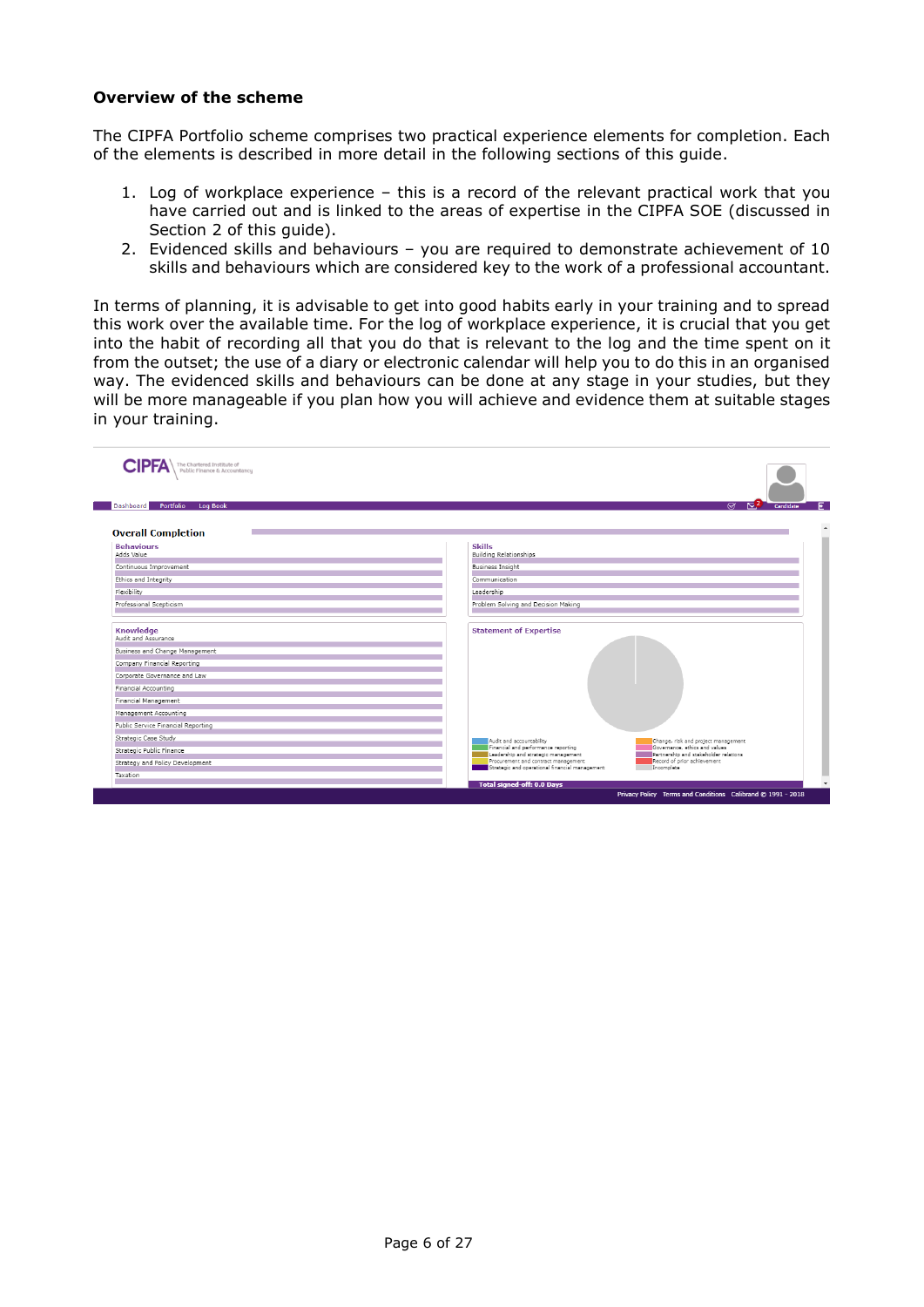#### Employer note 2 – planning the CIPFA Portfolio into the overall training programme

A key role for the employer is in ensuring that the student receives extensive support and guidance in planning their workplace experience. This may include an outline plan for the whole training period, with provision for this to be reviewed and adjusted as required, for example every six or 12 months. There should be also some guidance and monitoring regarding the timing of workplace activities that will enable students to acquire and demonstrate the 10 evidenced skills and behaviours. Students need to be encouraged to plan these ahead of time, taking into account other demands on their time such as particularly busy work periods (budgets, year-end accounts, etc.), study peak times, exams etc. There should also be some form of periodic review against this plan; employers can contribute towards this as part of ongoing workload planning, as well as contributions in the form of monthly, quarterly, six-monthly or annual progress reviews, depending on the timing agreed with the student. It is also important to build some progression into the programme, so that students can tackle work that will stretch and challenge them as their skills and knowledge increase.

#### <span id="page-6-0"></span>**Becoming a professional and ethical accountant**

On successful completion of the PQ you will become a member of a professional institution. Becoming a member of a profession bestows certain privileges; you will be able to use the CPFA designation after your name, which will indicate that you are a fully qualified accountant and a member of CIPFA. However, it also carries a number of responsibilities of which you need to be aware. One of the key responsibilities is that you must adhere to the profession's ethical code of conduct. The CIPFA Standard of Professional Practice on Ethics (which is based on IFAC's Code of Ethics for Professional Accountants) applies to registered students as well as to CIFPA members, and you should therefore be fully aware of its content. As this is a crucial part of becoming a professional, the CIPFA Portfolio scheme includes a specific requirement to achieve and evidence skills and behaviours in relation to ethics and integrity, and professional scepticism.

Analysis of ethical considerations is just one of the many aspects of professional activity in which the CIPFA Portfolio scheme contributes to your development. A more complete list of these aspects is outlined below, and as you work your way through this guide you should be able to identify how each is relevant to the CIPFA Portfolio:

- To be *technically competent* in the skilled work covered by his/her profession
- To carry out this work *effectively*
- To be *well-organised* in the completion of this work
- To approach the work in a *serious* and *conscientious* manner
- To contribute to the *maintenance and development of standards* within his/her professional body
- To behave with *integrity* and adhere to ethical codes of conduct
- To continually *develop* his/her own professional practice.

In relation to CPD, it is widely agreed that we learn by experience as a result of going through a cycle of learning. Part of that cycle includes reflecting on our experiences, as well as observation and reflection on those experiences which affect others. Effective reflection is a technique that is of great importance in professional development; in order to learn from our professional experiences we need to be able to reflect upon them. *IES 4, Initial Professional Development – Professional Values, Ethics and Attitudes (Revised 2015)* defines a reflective activity as: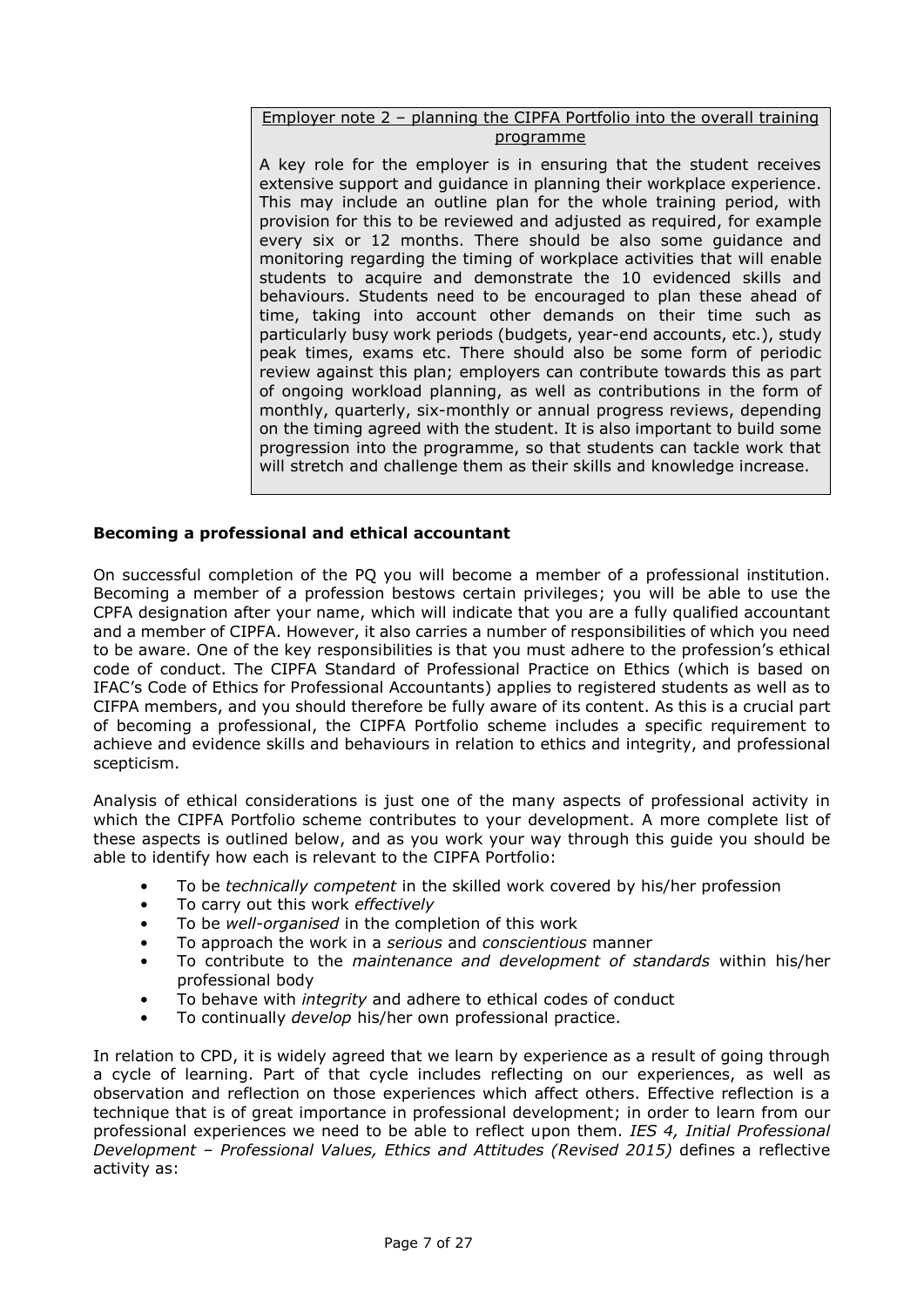'The iterative process by which professional accountants develop their professional competence by reviewing their experiences (real or simulated) with a view to improving their future actions.'

You will therefore be encouraged to write reflectively on the experiences that you record in your CIPFA Portfolio. This will help you to ensure that your professional development is effective. Appendix 2 contains some further guidance on what is involved in reflective learning and writing.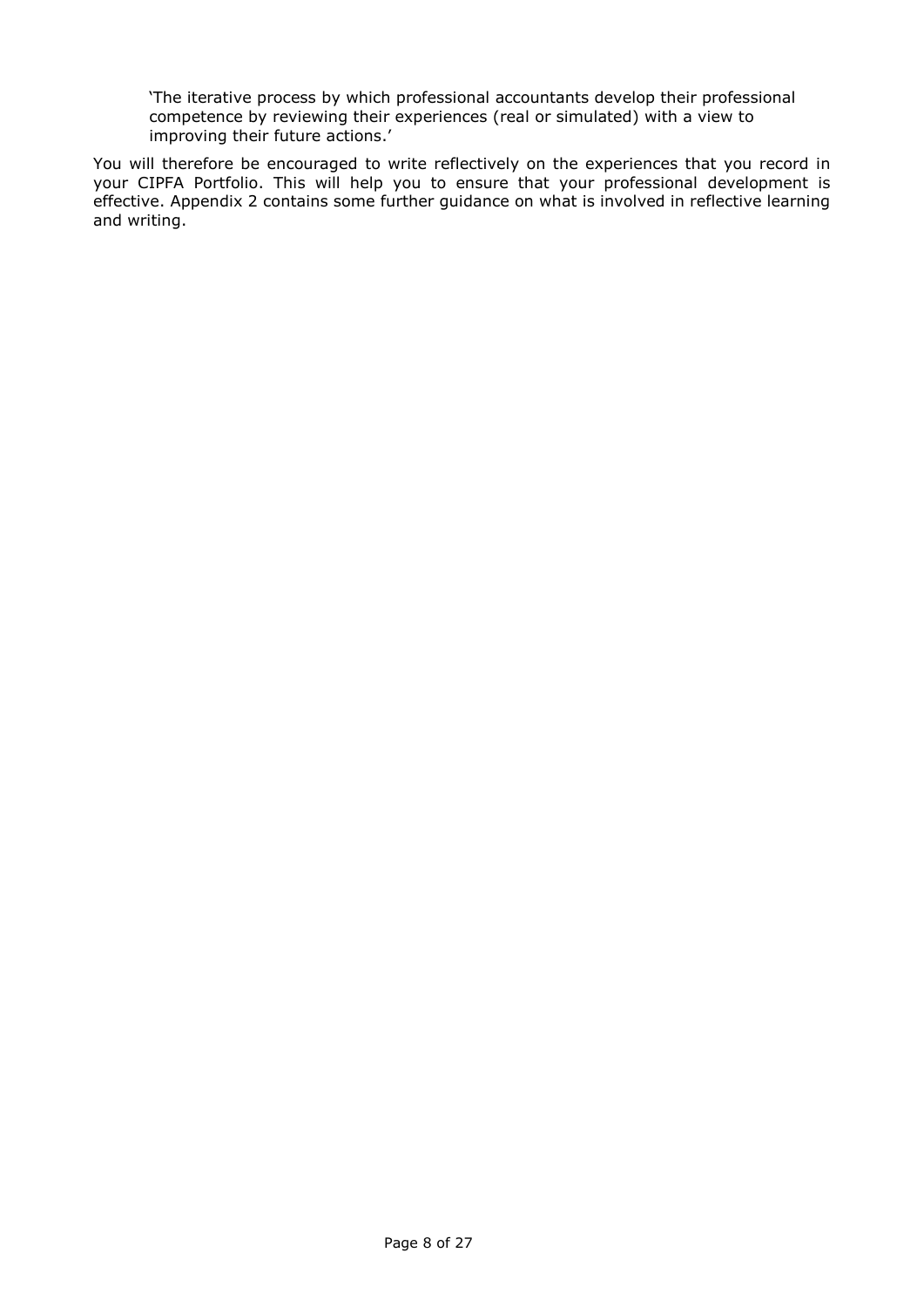## <span id="page-8-0"></span>**2 Log of workplace experience**

#### <span id="page-8-1"></span>**Introduction**

IES 5 requires that students acquire 'sufficient practical experience' during their training, to demonstrate that they possess the necessary competence. The types of practical experience gained are likely to vary considerably depending on the context in which different trainees are based, but for the CIPFA Portfolio scheme CIPFA has determined that each student should include a minimum of 400 days' relevant validated workplace experience in their portfolio. It is felt that this is both achievable within a typical three to four year training period (after allowing for college attendance, study leave, etc.), and also sufficient to gain the breadth and depth of experience required. Students will find that it is easier to maintain the log on an ongoing basis, rather than trying to recreate the information sometime after the experience has been gained.

#### <span id="page-8-2"></span>**Relevant experience**

Relevant work experience gained up to ten years prior to the submission of the portfolio will be accepted, provided that it can be properly validated. Experience obtained outside the workplace (for example, preparing the annual budget for a club that you belong to) will not be accepted, as IES 5 makes it clear that a major objective of the scheme is to enhance an understanding of organisations, how business works, work relationships, relating accounting work to other business functions, becoming aware of the environment in which services are provided, etc. In other words, the *context* of the work experience can be as important as the actual *content* of the work carried out. It is acceptable, however, to include experience gained through engaging with forums that are directly related to your role as a CIPFA trainee accountant, such as work for a regional students' society.

#### <span id="page-8-3"></span>**Statement of expertise (SOE)**

Each item in the log must be linked to one of the SOE areas of activity, which helps to confirm that the experience is relevant to the CIPFA Portfolio scheme. There is no requirement to achieve a minimum number of days in any one SOE area, but trainees and employers are strongly encouraged to aim for a reasonable variety across several SOE areas to ensure that a breadth of experience is being gained.

The eight SOE areas are:

- Leadership and strategic management
- Strategic and operational financial management
- Financial and performance reporting
- Governance, ethics and values
- Audit and accountability
- Partnership and stakeholder relations
- Change, risk and project management
- Procurement and contract management

When allocating workplace experience to an area in the SOE, you can use your own judgment as to which area is most appropriate, as one piece of work may have several different aspects or components and may be split between areas (but cannot be double counted). Appendix 1 contains examples of workplace experience under each of the eight SOE headings.

Also, keep in mind that the SOE considers the expertise of CPFAs with several years of postqualification experience. You are not expected to be working at this level of expertise and specialisation as a student, so when allocating work to an area of expertise, think of what you are doing as the first building block or step in this area, especially in areas such as leadership and strategic management.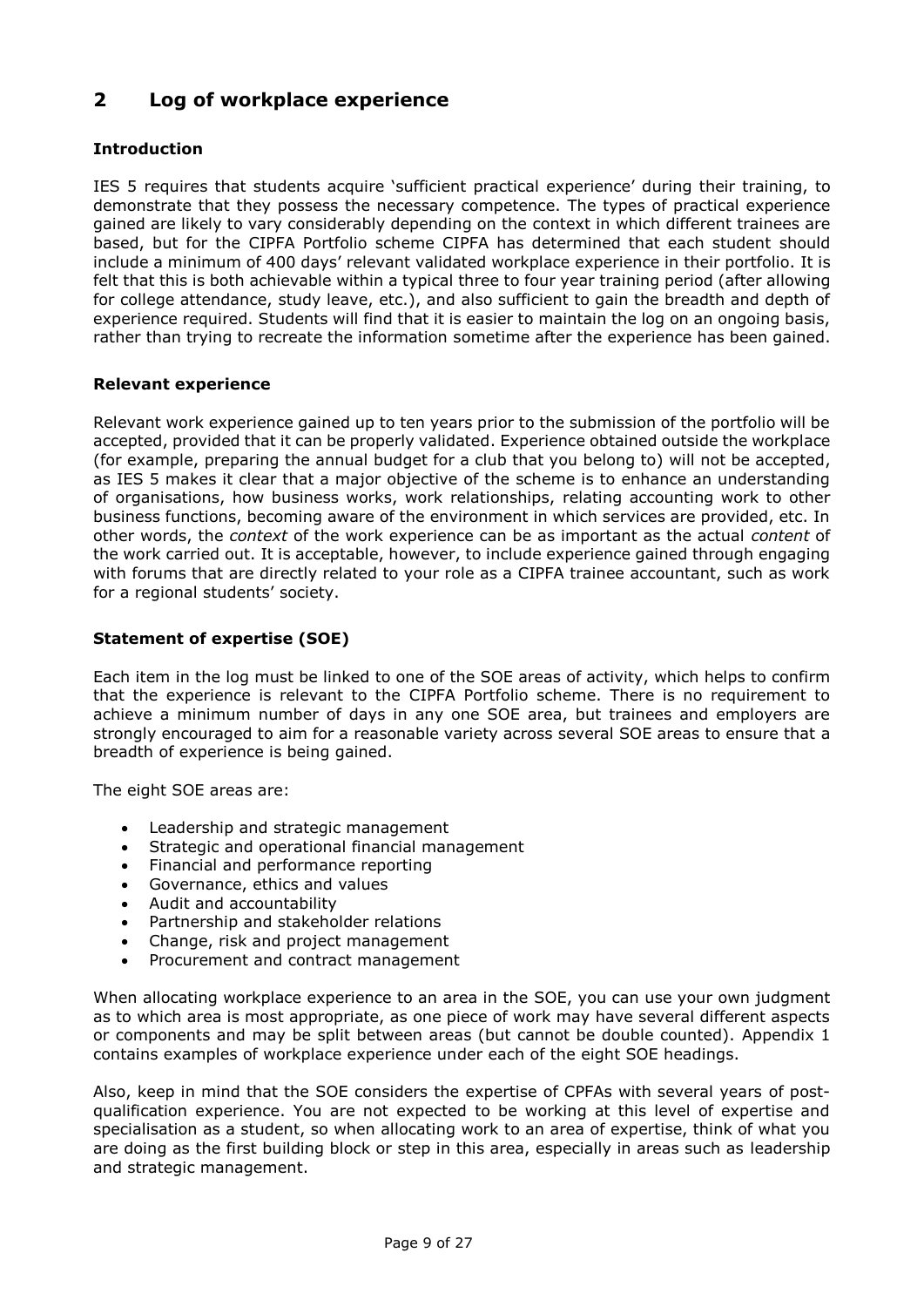#### <span id="page-9-0"></span>**Completing the log**

**CIPFA** The Chartered Institute of

Portfolio Log Book

#### **Statement of Expertise**

|                                                |                | <b>Add Entry</b>                  |
|------------------------------------------------|----------------|-----------------------------------|
| Show All<br>$\mathbf{v}$                       | Show All<br>▼  |                                   |
| <b>Statement of Expertise</b>                  | <b>Records</b> | $0.0/400$ Days                    |
| Record of prior achievement                    |                | 0.0 Days                          |
| Audit and accountability                       |                | 0.0 Days                          |
| Change, risk and project management            |                | 0.0 Days                          |
| Financial and performance reporting            |                | 0.0 Days                          |
| Governance, ethics and values                  |                | 0.0 Days                          |
| Leadership and strategic management            |                | 0.0 Days                          |
| Partnership and stakeholder relations          |                | 0.0 Days                          |
| Procurement and contract management            |                | 0.0 Days                          |
| Strategic and operational financial management |                | 0.0 Days                          |
|                                                |                | 0.0/400<br><b>Days Signed-Off</b> |

The Log Book tab in the online CIPFA Portfolio is where you will record your 400 days of experience.

Click to add an entry to your log book. You will need to select a Statement of Expertise area to which to allocate your experience, then include a description of the work you performed. This should be one or two short paragraphs to explain what the task was, and your role in it. Under 'Learning outcomes and future application', you should reflect on what you learnt from the piece of work you performed, and how you might apply these lessons in your future career.

| Portfolio<br>Dashboard<br>Log Book             |                                            |                                                                                                                                                                                                                                               | $E^2$<br>$\overline{\omega}$<br>Candidate    |
|------------------------------------------------|--------------------------------------------|-----------------------------------------------------------------------------------------------------------------------------------------------------------------------------------------------------------------------------------------------|----------------------------------------------|
|                                                | <b>Add Entry</b>                           |                                                                                                                                                                                                                                               |                                              |
| <b>Statement of Expertise</b>                  | Statement of Expertise:*                   | Audit and accountability<br>Select a Criteria                                                                                                                                                                                                 |                                              |
|                                                |                                            | Record of prior achievement<br>Audit and accountability                                                                                                                                                                                       |                                              |
| Show All                                       | Description:*                              | Change, risk and project management                                                                                                                                                                                                           | <b>Add Entry</b><br>$\overline{\phantom{a}}$ |
| <b>Statement of Exp</b>                        |                                            | Financial and performance reporting<br>Governance, ethics and values<br>Leadership and strategic management<br>Partnership and stakeholder relations<br>Procurement and contract management<br>Strategic and operational financial management | $0.0/400$ Days                               |
| Record of prior achievement                    | Learning outcomes and future application:* |                                                                                                                                                                                                                                               | 0.0 Days                                     |
| Audit and accountability                       |                                            |                                                                                                                                                                                                                                               | 0.0 Days                                     |
| Change, risk and project management            |                                            |                                                                                                                                                                                                                                               | 0.0 Days                                     |
| Financial and performance reporting            |                                            |                                                                                                                                                                                                                                               | 0.0 Days                                     |
| Governance, ethics and values                  | <b>Activity Start Date:*</b>               |                                                                                                                                                                                                                                               | 0.0 Days                                     |
| Leadership and strategic management            | <b>Activity End Date:*</b>                 |                                                                                                                                                                                                                                               | 0.0 Days                                     |
| Partnership and stakeholder relations          | Total Activity Days:*                      |                                                                                                                                                                                                                                               | 0.0 Days                                     |
| Procurement and contract management            | <b>Current Status:</b>                     | NEW OOO                                                                                                                                                                                                                                       | 0.0 Days                                     |
| Strategic and operational financial management |                                            |                                                                                                                                                                                                                                               | 0.0 Days                                     |
|                                                | Submit<br>Cancel <sup>®</sup><br>l Save I  |                                                                                                                                                                                                                                               | 0.0/400<br><b>Days Signed-Off</b>            |

#### Privacy Policy Terms and Conditions Calibrand @ 1991 - 2018

For the dates and total days section, you need to select when you started the task, when you completed it, and the total number of days you worked on it. This is deliberately flexible to reflect the fact that most roles cover a range of different tasks and/or projects that may run concurrently. Therefore it would be acceptable, for example if you completed a report by working on it one day per week for a month, to have the start and end dates a month apart with a total of four activity days.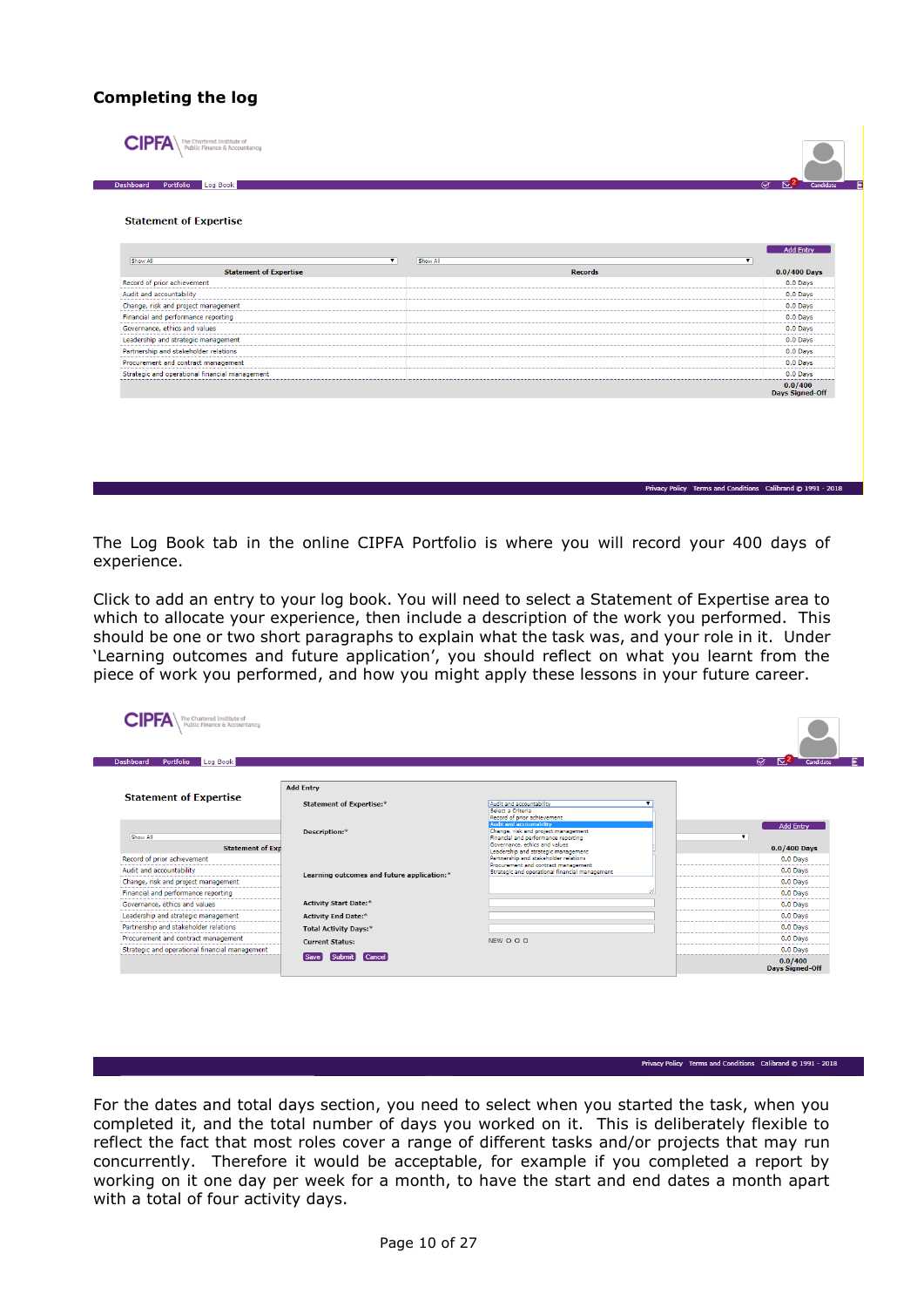Once you have completed a log book entry, you can either save it for editing later, or submit it to your line manager. You do this by clicking the little pencil icon in the list of entries on the Log Book tab, then clicking 'Submit'.

#### Employer note 3 – log of workplace experience

The only evidence required for the log of workplace experience is the employer's sign-off of each entry in the log. When you validate a piece of workplace experience, you are confirming only that it was undertaken and completed by that trainee. Entries may be grouped together and signed once where a routine activity has been undertaken several times, for example as part of month end processes. However, entries such as these should still be made on an ongoing basis, perhaps every three to six months, rather than being left to a single large grouping at the end.

Students may need some assistance with determining which of the SOE areas each entry should be allocated against. As there is no minimum requirement set for each area, this is not something they should agonise over. However, it is important that each entry can be associated with a SOE area, and that students are encouraged to look for a wide range of types of experience – including some experience in the 'softer' skills such as those listed under the 'leadership and strategic management' area as well as the technical accounting skills. As an employer of CIPFA students, you should be actively considering how to provide students with a range of experience.

#### <span id="page-10-0"></span>**Affiliate and Associate membership requirements**

CIPFA operates three levels of membership, and the content of this guide is largely directed at students who are aiming to complete the PQ and apply for full membership. If as a PQ student you wish to apply for Affiliate membership you are required to log a minimum of 50 days relevant workplace experience (and successfully complete the Professional Certificate stage of the PQ), and for Associate membership a minimum of 150 days (with successful completion of both the Professional Certificate and Professional Diploma stages of the PQ).

#### <span id="page-10-1"></span>**Association of Accounting Technicians students**

To acquire the full professional qualification and gain admission to the Institute, AAT members, who are exempt 200 days of the log of workplace experience, must log *200 days of relevant workplace experience*. AAT members applying for Affiliate or Associate status will need to have completed 25 days or 75 days respectively, as well as successfully completing the relevant stage(s) of the PQ. Evidence of AAT membership should be included with the log of workplace experience within the CIPFA Portfolio, under the heading "Record of Prior Achievement", with evidence uploaded in support of the exempt days (e.g. AAT certificate).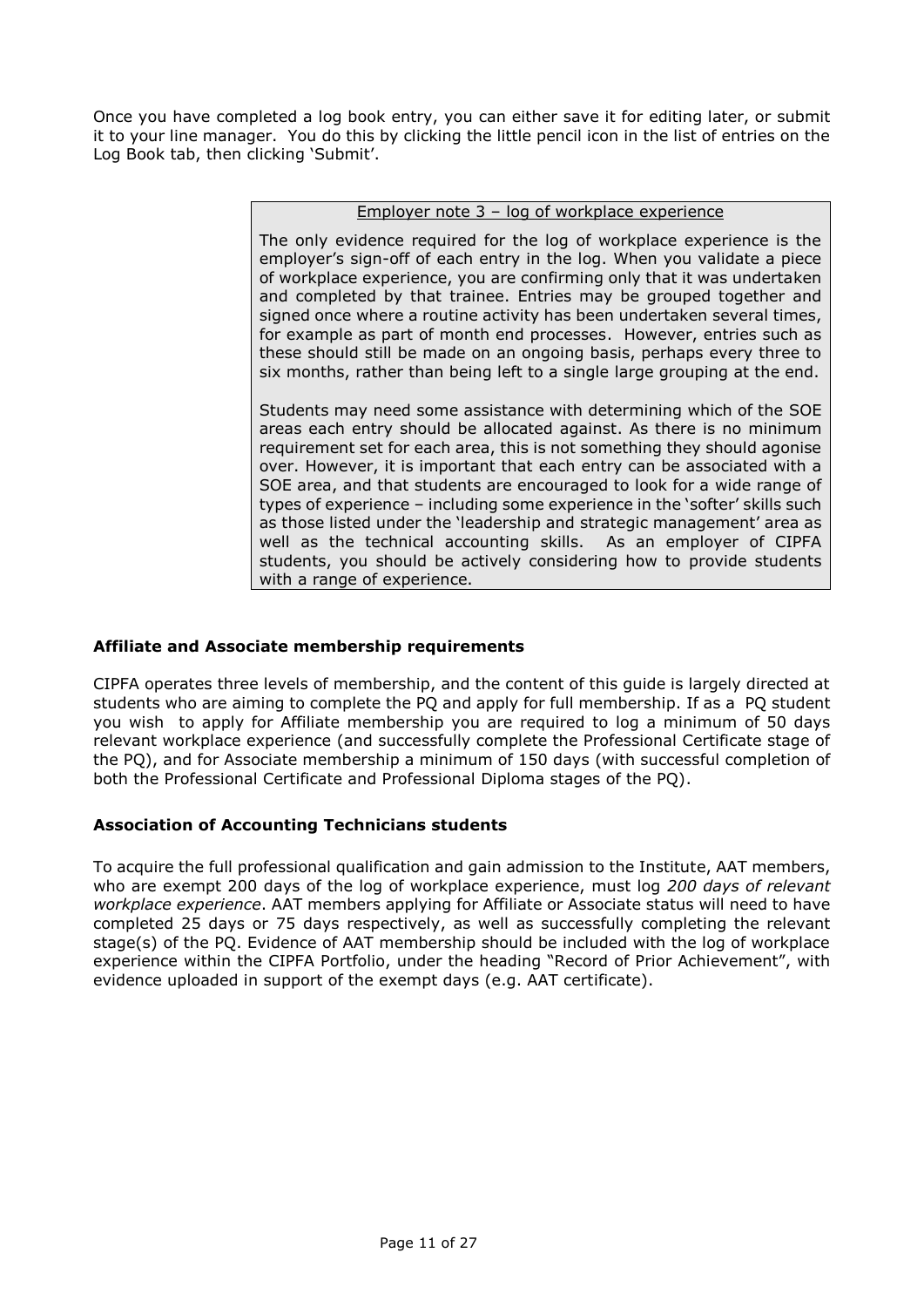## <span id="page-11-0"></span>**3 Evidenced skills and behaviours**

### **Introduction**

The CIPFA Portfolio scheme is intended to ensure that *IES 5 Practical Experience for Aspiring Professional Accountants (Revised)* is complied with. The workplace experience log is designed to ensure that students have sufficient breadth of relevant experience during their training. In addition, it is important that the scheme includes opportunities for students to demonstrate that they have gained the a) professional knowledge, b) professional skills, and c) professional values, ethics and attitudes required for performing their work with professional competence. The CIPFA Portfolio scheme does this primarily through inclusion of 10 evidenced skills and behaviours.

The evidenced skills and behaviours may be developed from some of the activities you have detailed in your log of workplace experience or they could be additional activities you have undertaken. You are encouraged to select, as far as possible, activities that would form a natural part of your work. The CIPFA Portfolio scheme should not be seen as a series of special or additional tasks, but as a process of thinking about and documenting the ways in which you have applied your learning to the benefit of your employer and yourself. The CIPFA Portfolio scheme is also about development, so undertaking an activity that would extend your role and stretch your abilities should be seen as a development opportunity.

#### **Detailed requirements for the ten skills and behaviours**

The 10 skills and behaviours that a prospective CIPFA accountant needs to develop and demonstrate have been based on the Level 7 Apprenticeship Standard for a Professional Accountant. The standard was developed by a group of senior accountancy industry professionals, primarily drawn from 'Big Four' accountancy firms, and UK accountancy institutes including CIPFA, and therefore it reflects an industry-wide consensus on the skills and behaviours necessary to the work of a professional accountant.

Descriptions of the skills and behaviours per the standard are on the next page.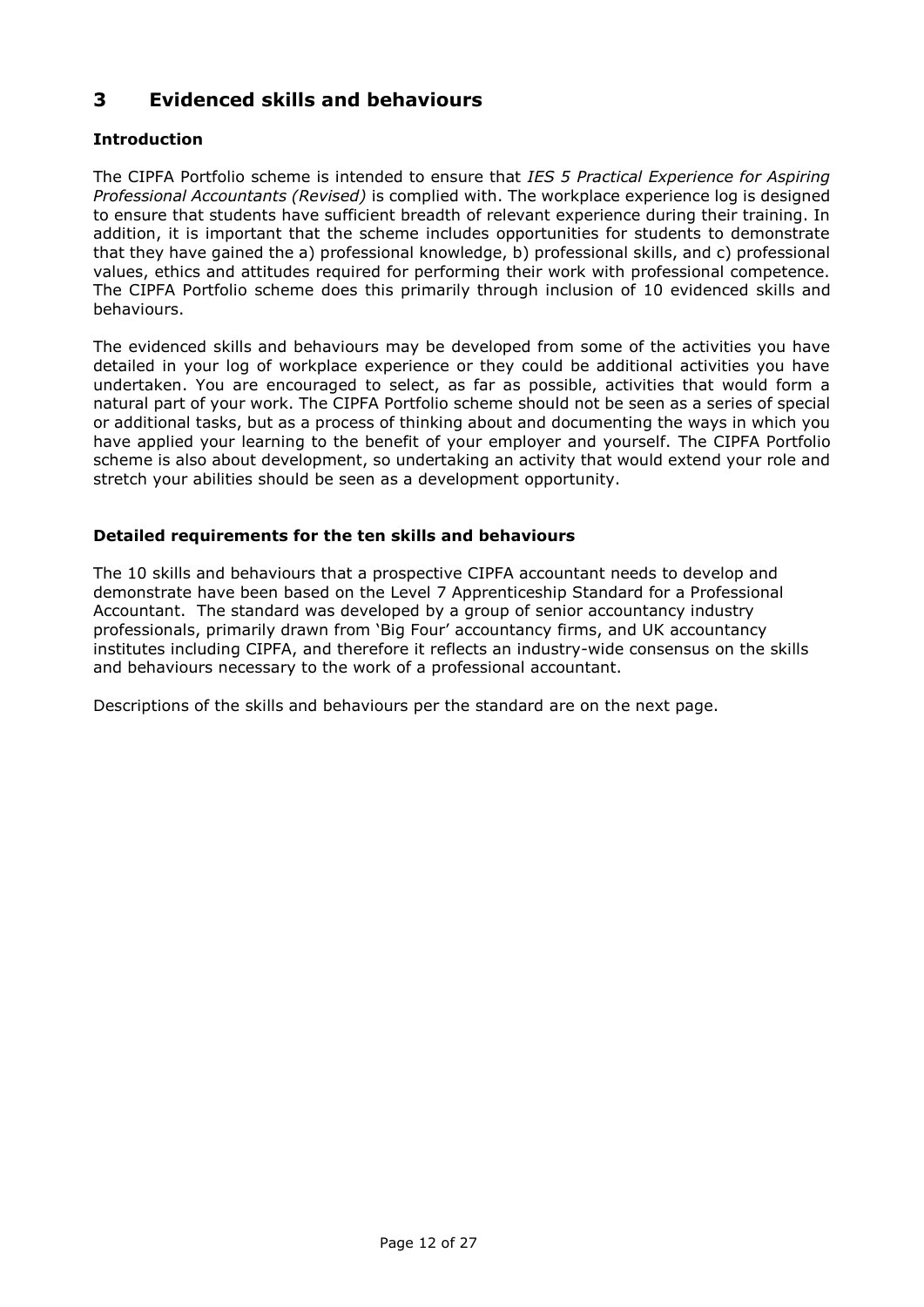| Building relationships                 | Build trusted and sustainable relationships with individuals and<br>organisations. Consistently support individuals and collaborate to<br>achieve results as part of a team.                                                                                                                |
|----------------------------------------|---------------------------------------------------------------------------------------------------------------------------------------------------------------------------------------------------------------------------------------------------------------------------------------------|
| <b>Business insight</b>                | Influence the impact of business decisions on relevant and affected<br>communities based on an appreciation of different organisations<br>and the environments in which they operate.                                                                                                       |
| Communication                          | Communicate in a clear, articulate and appropriate manner. Adapt<br>communications to suit different situations, individuals or teams.                                                                                                                                                      |
| Leadership                             | Take ownership of allocated projects and effectively manage their<br>own time and the time of others. Demonstrate good project<br>management skills to deliver high quality work within the<br>appropriate timeline. Act as a role model and motivate others to<br>deliver results.         |
| Problem solving and<br>decision making | Evaluate information quickly and draw accurate conclusions.<br>Assess a problem from multiple angles to ensure all relevant<br>issues are considered. Gather the appropriate facts and evidence<br>in order to make decisions effectively.                                                  |
| Adds value                             | Anticipate an individual's / organisations future needs and<br>requirements. Identify opportunities that can add value for the<br>individual / organisation.                                                                                                                                |
| Continuous<br>improvement              | Take responsibility for their own professional development by<br>seeking out opportunities that enhance their knowledge, skills and<br>experience.                                                                                                                                          |
| Ethics and integrity                   | Identify ethical dilemmas, understand the implications and behave<br>appropriately. Understand their legal responsibilities, both within<br>the letter and the spirit of the law, as well as be aware of the<br>procedures for reporting concerns over potentially unethical<br>activities. |
| Flexibility                            | Adapt approach to assist organisations and individuals to manage<br>their conflicting priorities as circumstances change.                                                                                                                                                                   |
| Professional<br>scepticism             | Apply a questioning mind to conditions which may indicate a<br>possible misstatement of financial information due to error or<br>fraud.                                                                                                                                                     |

An aspiring CIPFA accountancy professional needs to demonstrate and evidence all 10 of these skills and behaviours in their CIPFA Portfolio.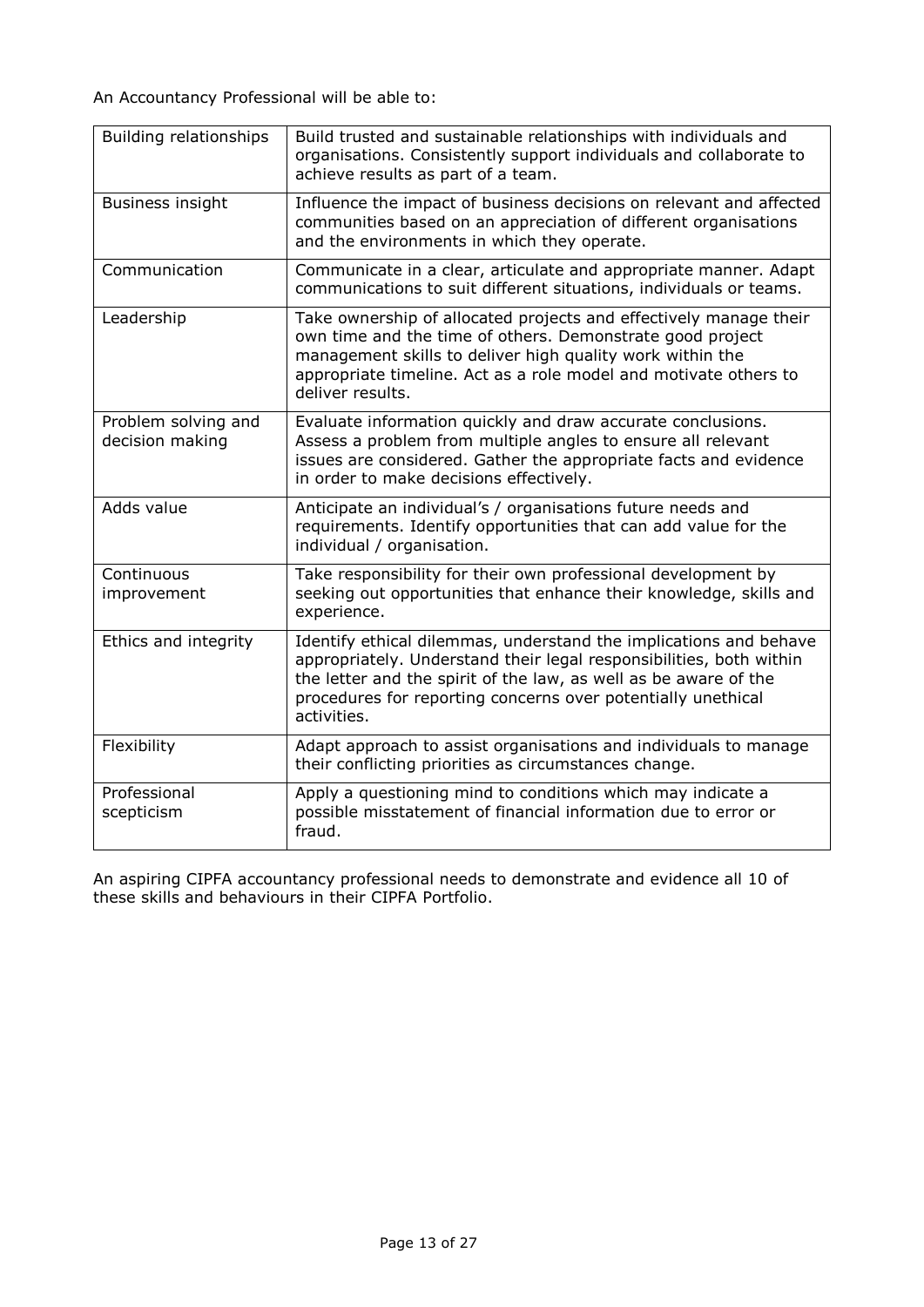#### <span id="page-13-0"></span>**Completing the portfolio of evidence**

CIPFA\The Chartered Institute of Dashboard Portfolio Log Book **Portfolio Candidate Smith Evidence Storage Size** <sup>De</sup> LineManager Greening B AssessorCoach Green 0 bytes/250  $MB$ Summary Areas Evidence Meetings **Qualification Progress** Professional Accountant Apprenticeship Completed: 0% CIPFA-PAA-BEHAVIOURS - Behaviours Completed: 0% CIPFA-PAA-KNOWLEDGE - Knowledge Completed: 0% CTREA-RAA-SKTLLS - Skille Completed: 0%

Privacy Policy Terms and Conditions Calibrand © 1991 - 2018

The Portfolio tab reflects a student's progress through the 10 Skills and Behaviours (replacing the Evidenced Activities in the previous Practical Experience Portfolio scheme), and through the Knowledge element which is covered by the PQ exams.

On the right-hand side of the Portfolio tab, you will see a button marked 'Upload evidence', which opens a pop-up entry screen:

| he Chartered Institute of<br>Public Finance & Accountancy                                                                                                                                                                                                                    |                |                                                        |                                                              |                                                         |                                                             |           |
|------------------------------------------------------------------------------------------------------------------------------------------------------------------------------------------------------------------------------------------------------------------------------|----------------|--------------------------------------------------------|--------------------------------------------------------------|---------------------------------------------------------|-------------------------------------------------------------|-----------|
| <b>Dashboard</b><br>Portfolio<br><b>Log Book</b>                                                                                                                                                                                                                             |                |                                                        |                                                              |                                                         | ☞                                                           | Candidate |
| Select a unit from the list and assign this evidence to one or more criteria.                                                                                                                                                                                                |                |                                                        | Items marked with * are required                             |                                                         |                                                             |           |
| <b>CIPFA-PAA-SKILLS</b><br>$\overline{\mathbf{v}}$                                                                                                                                                                                                                           |                |                                                        | Title: *                                                     | Oral presentation                                       |                                                             |           |
| <b>Building Relationships</b>                                                                                                                                                                                                                                                |                |                                                        | Description:                                                 | Gave an oral presentation on the council's ethical code |                                                             |           |
| Proactively seeks to build trusted and sustainable relationships with individuals and<br>organisations. Consistently endeavours to support individuals and collaborate to achieve<br>results as part of a team.                                                              | Full<br>$\Box$ | Partial                                                | Details:                                                     |                                                         |                                                             |           |
| <b>Business Insight</b>                                                                                                                                                                                                                                                      |                |                                                        |                                                              |                                                         |                                                             |           |
| Demonstrates knowledge of key business objectives and measurements of success. Builds<br>understanding of different organisations and the environments they operate in. Understands<br>and influences the impact of business decisions on relevant and affected communities. | Full           | Partial                                                | (Maximum characters:10,000) You have 10,000 characters left. |                                                         |                                                             |           |
| <b>Communication</b>                                                                                                                                                                                                                                                         |                |                                                        | File:                                                        | Choose File No file chosen                              |                                                             |           |
| Communicates in a clear, articulate and appropriate manner. Adapts communication to suit<br>different situations, individuals or teams.                                                                                                                                      | Full<br>×.     | Partial<br>$\qquad \qquad \Box$                        | Date Evidence Produced:<br>Save Cancel                       | 16/04/2018                                              | $\overline{\mathbf{H}}$                                     |           |
| Leadership                                                                                                                                                                                                                                                                   |                |                                                        |                                                              |                                                         |                                                             |           |
| Takes ownership of allocated projects and effectively manages own time and the time of<br>others. Demonstrates good project management skills to deliver high quality work within the<br>appropriate timeline. Acts as a role model and motivates others to deliver results. | Full<br>$\Box$ | Partial<br>$\overline{\mathcal{L}}$                    |                                                              |                                                         |                                                             |           |
| Problem Solving and Decision Making                                                                                                                                                                                                                                          |                |                                                        |                                                              |                                                         |                                                             |           |
| Evaluates information quickly and draws accurate conclusions. Assesses a problem from<br>multiple angles to ensure all relevant issues are considered. Gathers the appropriate facts and<br>evidence in order to make decisions effectively.                                 | Full<br>$\Box$ | Partial<br>$\qquad \qquad \qquad \qquad \qquad \qquad$ |                                                              |                                                         |                                                             |           |
|                                                                                                                                                                                                                                                                              |                |                                                        |                                                              |                                                         | Privacy Policy Terms and Conditions Calibrand @ 1991 - 2018 |           |

On the left-hand side of the evidence upload form, you need to select which skill(s) and/or behaviour(s) your evidence relates to. You can allocate evidence against a number of headings. For instance, if you uploaded a video of you giving a presentation to a number of junior members of staff, you might allocate this against both 'Communication' and 'Leadership'. You will also need to select whether you feel the evidence shows 'Full' or 'Partial' demonstration of this skill or behaviour. You will need to achieve 'Full' demonstration of all 10 by the end of your training period, but the 'Partial' function allows you to upload evidence of your journey towards acquisition of the skills, or to upload evidence of two or more different activities that together meet the requirement.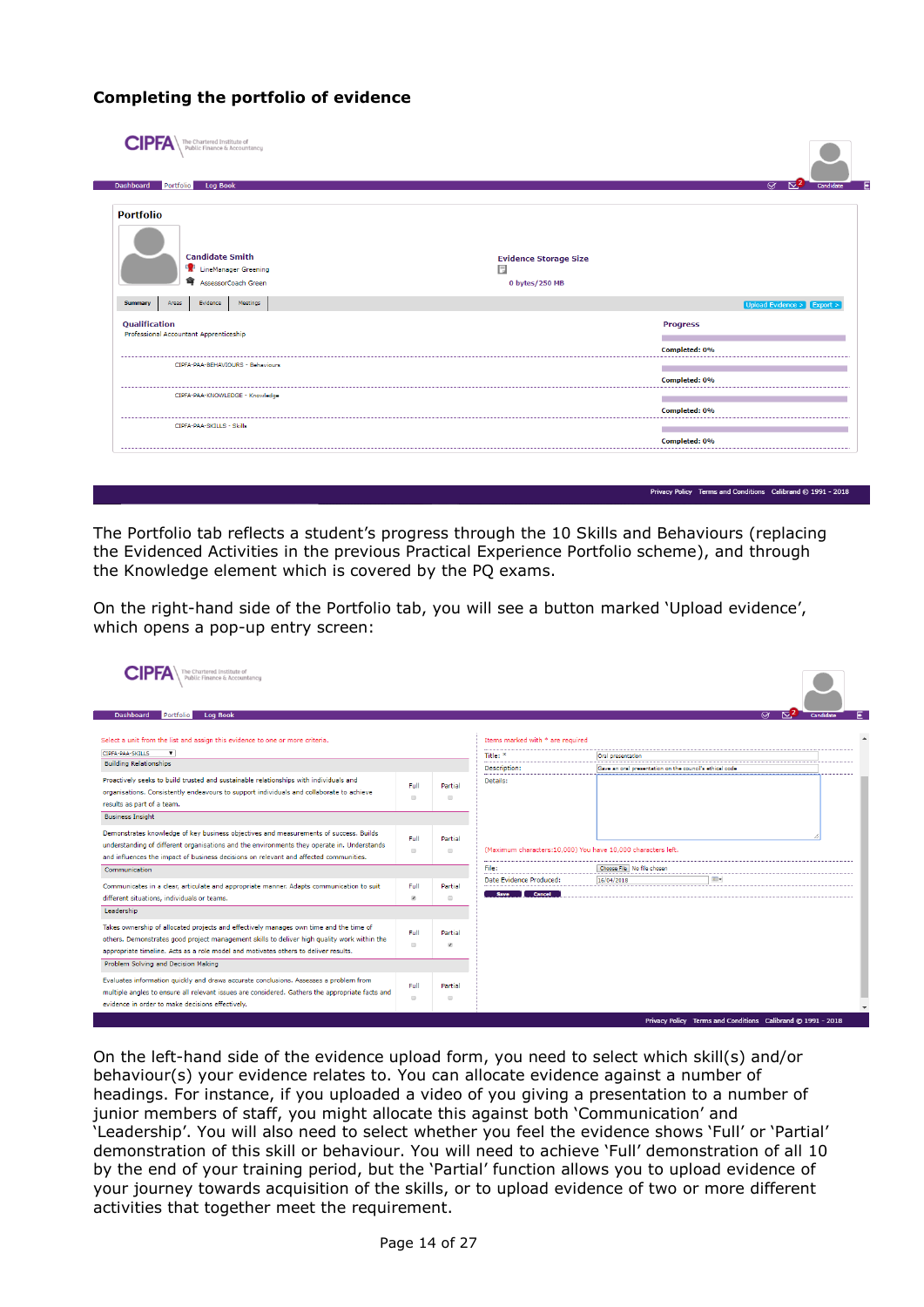On the right-hand side of the form, you should give your piece of evidence a short title, and then a sentence or so as a description of the task you performed that generated the evidence.

Under 'Details', you need to give a full description of the work you did, your role in it, what challenges you encountered, and how it developed the skill(s) or behaviour(s) you are claiming. For each skill or behaviour you have ticked (Full or Partial), you should consider the following points in your narrative:

- How did you demonstrate the skill/behaviour through your work on this task?
- What was your role in the task and was anyone else involved?
- What challenges did you encounter in your work towards acquiring this skill/behaviour?
- What were the ethical implications of completing the work? Did you encounter any threats to your ethical behaviour, and if so, how did you overcome these?
- What did you learn in completing this work? What did you learn about your organisation and work environment? What did you learn about yourself and your learning style?
- If you have selected 'Partial' achievement of the skill/behaviour, what might be your next steps to become fully proficient? If you have selected 'Full' achievement, how will you apply and further develop this skill/behaviour in your future career?

You need to write reflectively in this section. See Appendix 2 for guidance on reflective learning and writing.

You can then select a file to upload as evidence of you demonstrating this skill/behaviour. Students can upload a wide variety of types of evidence to support their achievement of the skills and behaviours. File types you can upload include word processing, spreadsheets, PDFs, pictures and even audio or video files.

The criteria to consider when selecting your piece of evidence are: whether it demonstrates that the skill(s)/behaviour(s) has been gained, whether it demonstrates your role in the task performed and the extent to which you, personally, demonstrated the skill(s)/behaviour(s) identified, and whether it clarifies what the outcome of the activity was.

There is no limit to the amount of evidence you can upload, but we would expect to see a maximum of two to three evidence items for each skill/behaviour. As many pieces of evidence may meet more than one area, we would expect you to have around 10-20 pieces of evidence in total to demonstrate 'Full' achievement of all 10 skills and behaviours by the end of your training period.

#### **Important note: any evidence that is discovered to have been falsified with the aim of misleading the Institute as to its nature and/or as to who carried out a particular piece of work could lead to disciplinary action being taken against the student.**

Your line manager will sign off each piece of evidence, and can also reject them. He/she can also provide you with feedback if they feel you have not demonstrated the skill/behaviour claimed, you need to write more or the evidence is in some way unsuitable. Line managers also have the ability to remove (or add) skills and behaviours that you have ticked for each piece of evidence, or change these from 'Full' to 'Partial' and vice versa, dependent on whether he/she feels you have sufficiently demonstrated that skill/behaviour.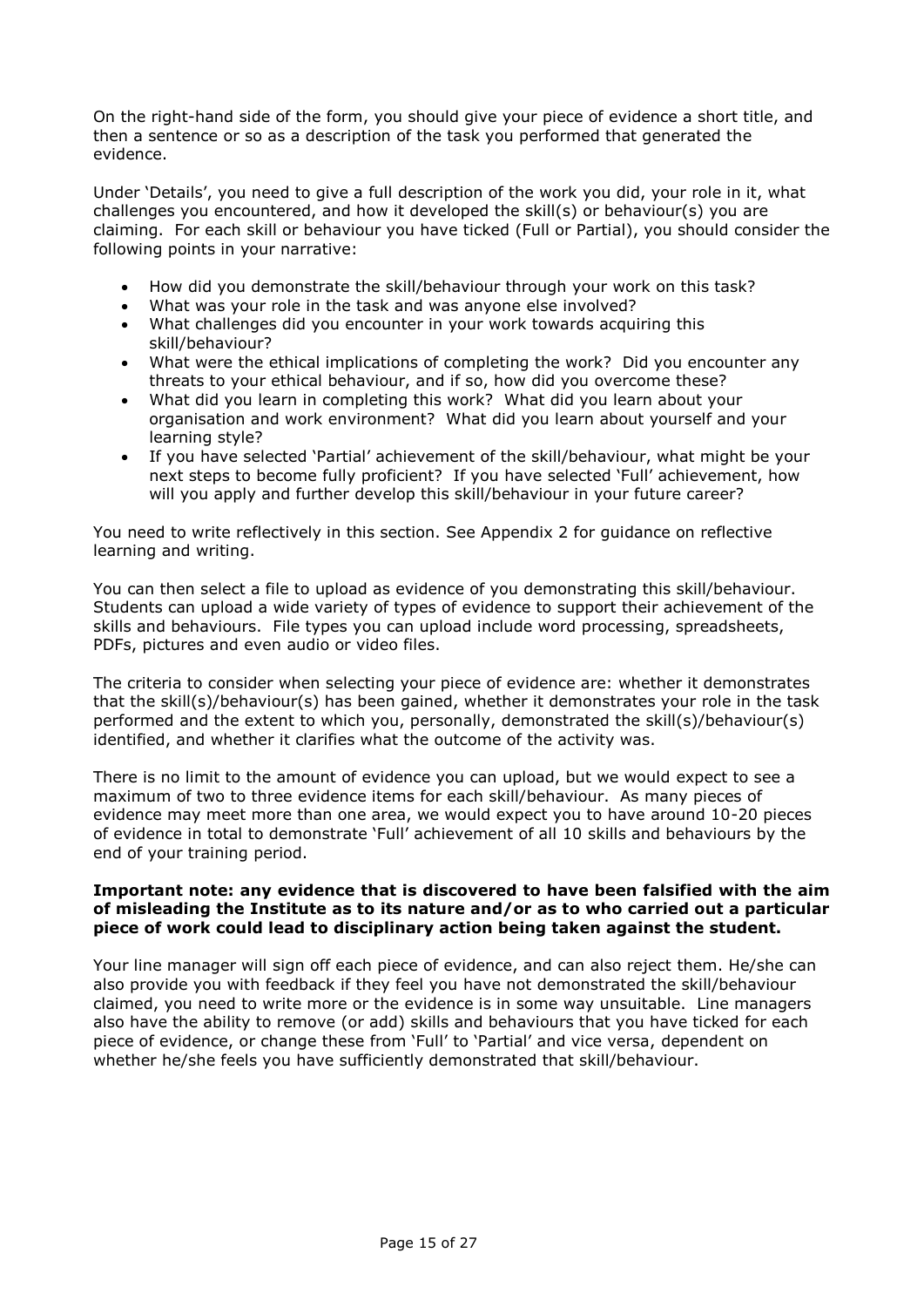#### Employer note 4 – evidenced skills and behaviours

Each piece of evidence must be validated by the employer, so it is essential that the line manager understands the role of the evidenced skills and behaviours in the CIPFA Portfolio scheme generally and is familiar with the more detailed requirements set out in this section of the guide.

The role of the employer can be crucial in ensuring that the skills and behaviours are achieved in the training period, and that the student learns effectively from the experience. Helping the student identify suitable work activities to demonstrate the skills and behaviours is important, and the employer should discuss this in some detail with the student at regular intervals in their training period. This can help to clarify that the work the student is doing meets the requirements of the CIPFA Portfolio scheme, that the skills and behaviours are achievable in the appropriate timescale, and that the student's role in tasks completed will be significant.

Some input may be needed to ensure that the student remains on track to achieve the skills and behaviours and that relevant resources are made available when needed, but generally the employer's input should be 'light touch' so that the student has the maximum opportunity for development. The employer should provide a guiding and enabling hand, but also allow the student to identify their own opportunities for development as appropriate.

The employer can assist the student in identifying appropriate evidence to demonstrate the student's achievement of the skills and behaviours. The student may be tempted to leave this to the end of the process, but it is often the case that identifying potential sources of evidence at the beginning saves time and effort.

If you are concerned about issues of confidentiality with any pieces of evidence, this can be addressed by anonymising the content, or by including something in summary form (e.g. an executive summary of a report) that has any sensitive information removed.

It would be appropriate for the employer to engage with the student on the issue of ethical considerations while working towards the skills / behaviours, taking care not to be too directing. Ethical behaviour is a key part of IFAC requirements on the training of professional accountants, so the student's write-up of their achievement of the skills / behaviours should include reflection on their own ethical behaviour as a key consideration.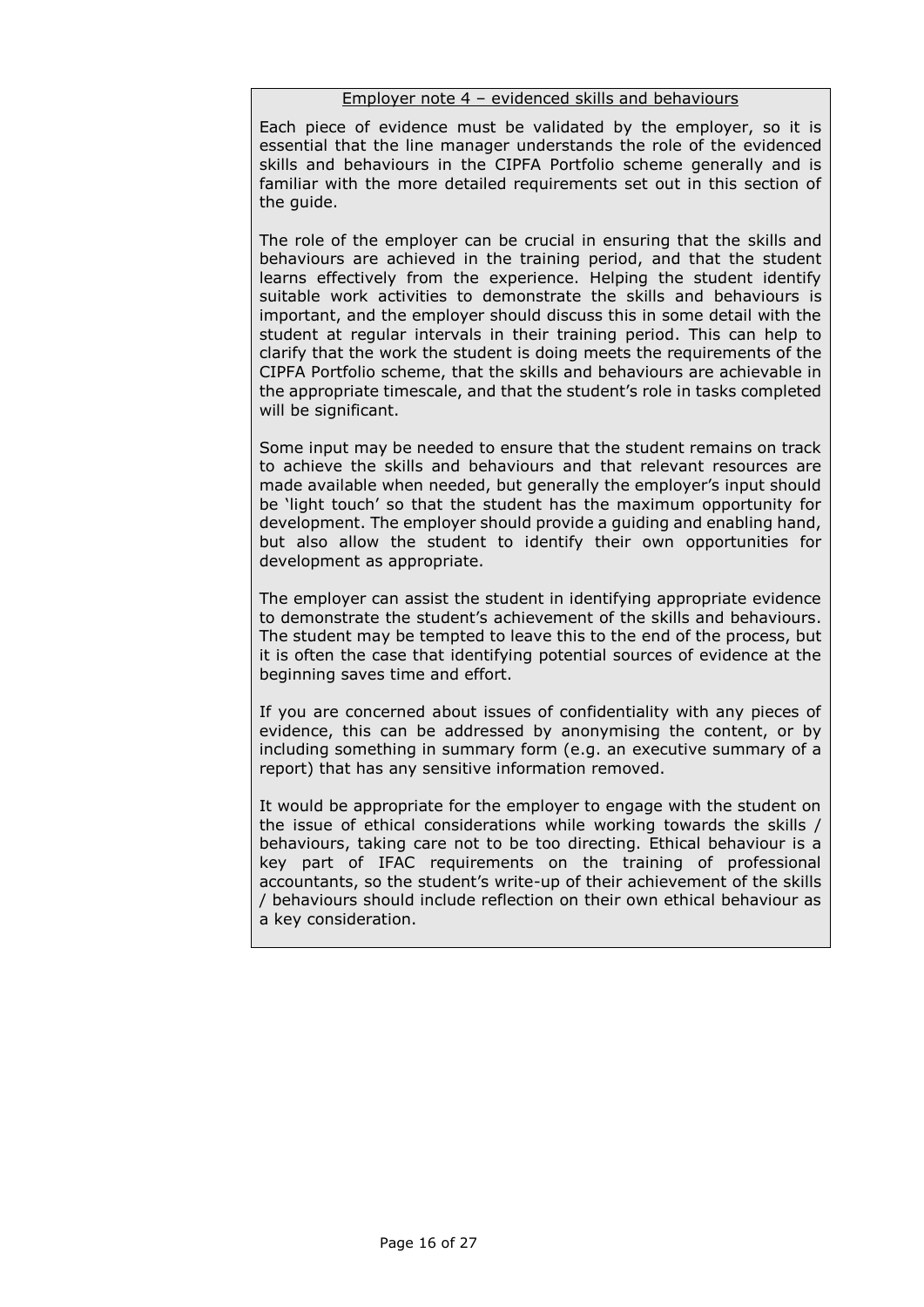## <span id="page-16-0"></span>**4 General CIPFA Portfolio guidance**

#### **Admission to CIPFA**

Your admission to CIPFA, and the entitlement to use the designation 'CPFA', will depend on two elements:

- You should have successfully completed all required modules in the PQ.
- You should have received a positive report following the review of your CIPFA Portfolio.

Once your CIPFA Portfolio is complete, you must purchase the CIPFA Portfolio submission on CIPFA's website ahead of submitting your portfolio. [\[link\]](http://www.cipfa.org/examproducts/p/practical-experience-portfolio-pep-submission)

Your CIPFA Portfolio can only be submitted once you have passed all PQ examinations, but it can substantially be compiled in advance, and we would strongly encourage you to work on the log of workplace experience and the evidenced skills and behaviours in a planned way throughout your training. You have 10 years from the start of your CIPFA studies until the deadline for submission of the CIPFA Portfolio, but you are strongly encouraged to submit it as soon as possible after successful completion of your PQ exams.

Employer note 5 – timing of CIPFA Portfolio submission

There are some important reasons for encouraging students to submit their CIPFA Portfolio as soon as possible after passing the Strategic stage exams. As mentioned above, it is easier to complete elements such as the log of workplace experience and activity reports soon after carrying out those tasks as the student will find it easier to recall the details if this is not left for too long. Also, the cycle of learning (having the experience, reflecting on it, identifying what can be learned, and then planning how to put that into practice) will tend to be broken if there is a significant gap. Looking forward, the sooner the student makes the transition from studying for exams and completing CIPFA Portfolio requirements to focusing on CPD and other post-qualification activities, the quicker he or she will develop as a professional. All of these reasons suggest that it is in both the student's and the employer's interests to make progress on the CIPFA Portfolio in an efficient manner and aim to submit it at the earliest possible opportunity.

#### **Form and content of the CIPFA Portfolio**

Your CIPFA Portfolio is a professional document and should be presented as such, including being thoroughly proofread for spelling and grammar. It is expected that uploaded documents provided as evidence will be word processed, but it may be more appropriate if a piece is handwritten (for example, notes taken on changes to a piece of work) and uploaded as a PDF or picture. Paper-based evidence should be presented in the form it was originally completed. You can also upload video, for example if you had a video of an oral presentation you gave.

You should note that anything you include in your portfolio will be treated as confidential by CIPFA and its reviewers. Should you have any concerns about the particular sensitivity of aspects of your portfolio, such as some evidence, you can anonymise the contents if you wish.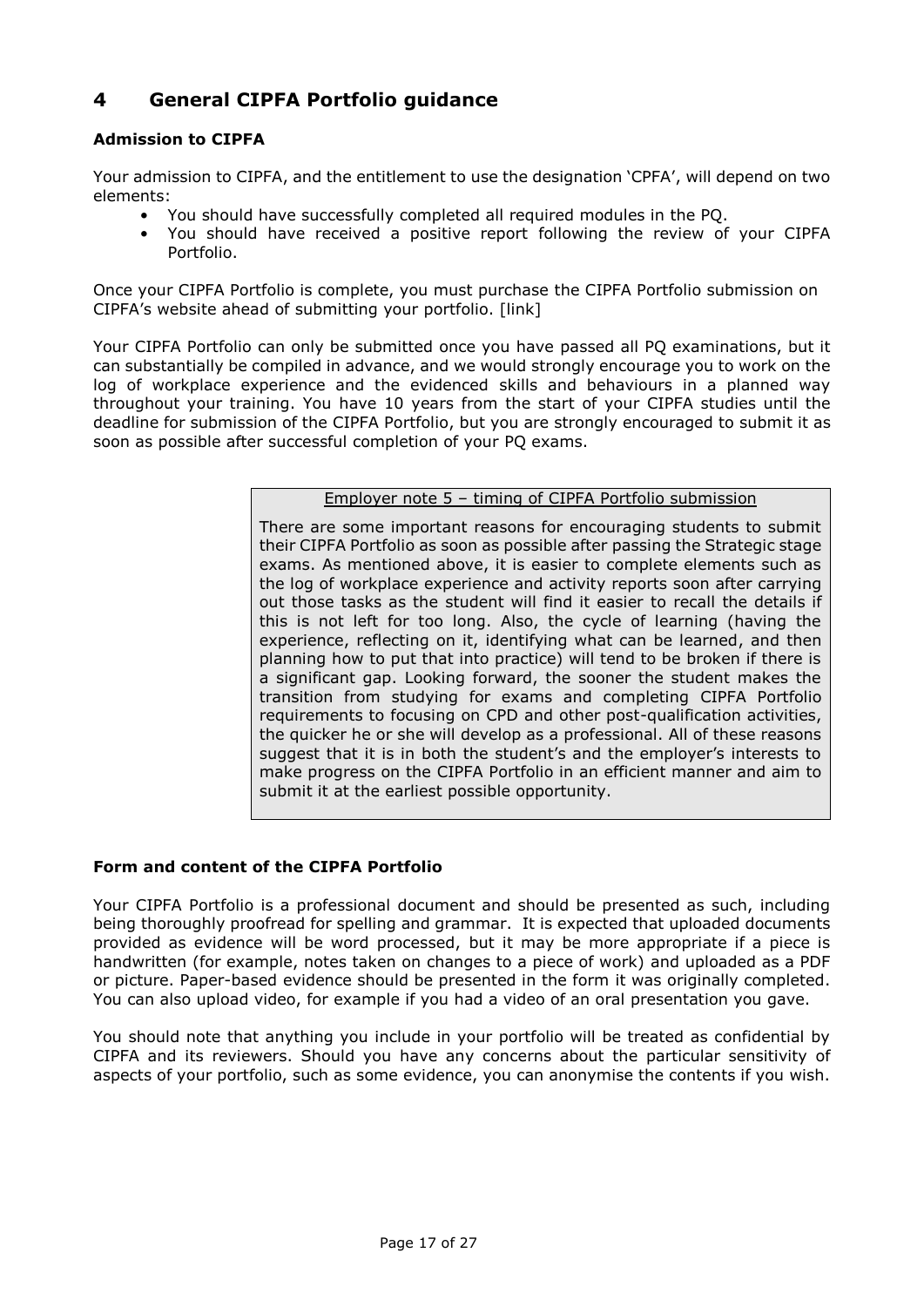## <span id="page-17-0"></span>**5 Review of CIPFA Portfolios**

Once it is received by CIPFA, your CIPFA Portfolio will be assigned to an accredited reviewer, who will then review your portfolio against the requirements summarised in this guide to ensure that:

- a) it contains all the required elements that are specified in this guide; and
- b) each element satisfies the criteria specified in the table on pp. 19-20.

As well as the review of individual portfolios, CIPFA operate a quality assurance programme covering the whole CIPFA Portfolio review process. This involves providing detailed guidance to reviewers and carrying out sample checks to ensure consistency.

#### **Review process and criteria**

Each portfolio review will involve a check that the requirements in the table on pp.19-20 below have been met and that the content in each case satisfies the relevant criteria. For each of the write-ups and pieces of evidence against the evidenced skills and behaviours, the reviewer will award an 'A' rating for each element or section where the criterion has been satisfied. If the content is *marginally below* the required minimum standard, a 'B' rating will be awarded, or a 'C' rating will be awarded if the content is *well below* the required minimum standard or is entirely missing.

It is in your interests to check your CIPFA Portfolio thoroughly before final submission, ensuring that you have included everything that is required and that the content in each instance meets the criteria specified in this section.

Your CIPFA Portfolio will be accepted as 'complete' if:

- All the required elements, as listed in the table on pp.19-20, have been completed, **and**
- All write-ups and pieces of evidence against the skills and behaviours have been rated 'A', or a *very limited number* have been rated 'B' and the reviewer's professional judgement is that those rated 'B' (taking into account the number of 'B' ratings and the issues identified in determining those ratings) are *not sufficiently significant* that they should prevent the CIPFA Portfolio as a whole being accepted as 'complete'.

Conversely, your CIPFA Portfolio will be 'incomplete' if:

- One or more of the required elements, as listed in the table on pp.19-20 have not been completed, **or**
- One or more items have been rated 'C', **or**
- The reviewer's professional judgement is that those items rated 'B' (taking into account the number of 'B' ratings and the issues identified in determining those ratings) are *sufficiently significant* that they should prevent the portfolio as a whole being accepted as 'complete'.

A key part of the CIPFA quality assurance procedures for the CIPFA Portfolio scheme is ensuring that reviewers apply the criteria appropriately and consistently in the way that ratings are awarded to individual items within CIPFA Portfolios, and in the way that the evaluation of 'B' ratings is carried out in determining whether CIPFA Portfolios are accepted as 'complete' or 'incomplete'.

In the event that the result for your CIPFA Portfolio is 'incomplete', you will receive feedback explaining the reasons that the CIPFA Portfolio has been found to be incomplete with instruction on how to address this..

CIPFA aims to complete the review of each CIPFA Portfolio and issue the result within four weeks of submission.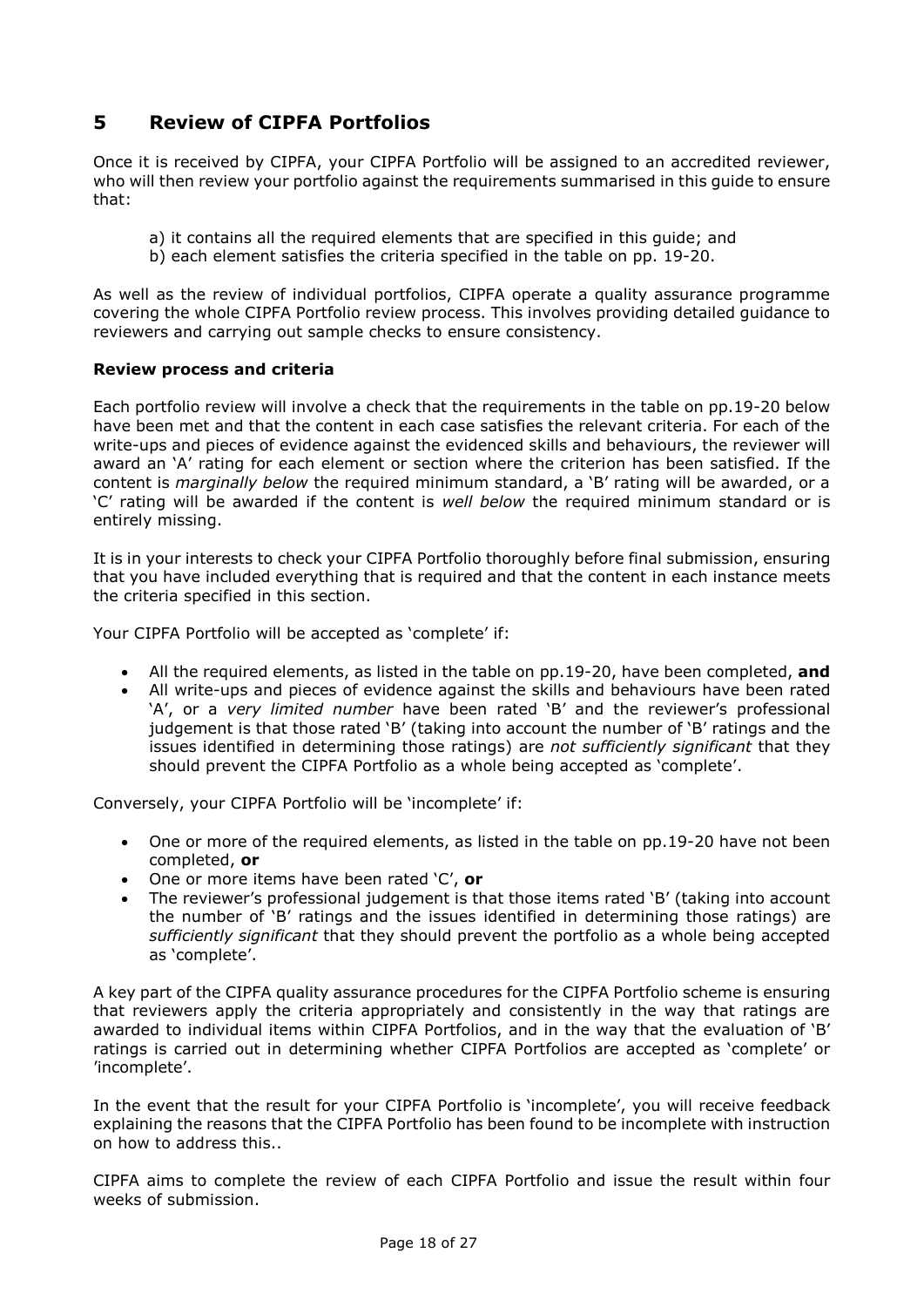| <b>Portfolio</b><br>element                  | <b>Requirements</b>                                                                                                                                                                                                                                                                                                                                                                                                | Criteria used by reviewer                                                                                                                                                                                                                                                                                                                                                                                                           |                                                                                                                                                                                                                                                                                                                                                                                                                                                        |                                                                                                                                                                                                                                                                                                                                                                                                                                                  |  |  |
|----------------------------------------------|--------------------------------------------------------------------------------------------------------------------------------------------------------------------------------------------------------------------------------------------------------------------------------------------------------------------------------------------------------------------------------------------------------------------|-------------------------------------------------------------------------------------------------------------------------------------------------------------------------------------------------------------------------------------------------------------------------------------------------------------------------------------------------------------------------------------------------------------------------------------|--------------------------------------------------------------------------------------------------------------------------------------------------------------------------------------------------------------------------------------------------------------------------------------------------------------------------------------------------------------------------------------------------------------------------------------------------------|--------------------------------------------------------------------------------------------------------------------------------------------------------------------------------------------------------------------------------------------------------------------------------------------------------------------------------------------------------------------------------------------------------------------------------------------------|--|--|
| <b>Workplace</b><br>experience<br>log        | 400 days (or other amount<br>for AAT members or those<br>applying for Affiliate or<br>Associate membership) of<br>workplace experience have<br>been recorded.                                                                                                                                                                                                                                                      | 400 days (or 200, 150 or 50, as appropriate) are recorded.<br>Appropriate AAT documentation included if 200 days are recorded.                                                                                                                                                                                                                                                                                                      |                                                                                                                                                                                                                                                                                                                                                                                                                                                        |                                                                                                                                                                                                                                                                                                                                                                                                                                                  |  |  |
|                                              | Each entry is linked to a<br>SOE area listed in<br>Appendix 1.                                                                                                                                                                                                                                                                                                                                                     | Check that description of workplace experience matches SOE area referenced.                                                                                                                                                                                                                                                                                                                                                         |                                                                                                                                                                                                                                                                                                                                                                                                                                                        |                                                                                                                                                                                                                                                                                                                                                                                                                                                  |  |  |
|                                              | Entries have been<br>validated by the employer.                                                                                                                                                                                                                                                                                                                                                                    | Each entry must have been electronically signed off by the line manager.                                                                                                                                                                                                                                                                                                                                                            |                                                                                                                                                                                                                                                                                                                                                                                                                                                        |                                                                                                                                                                                                                                                                                                                                                                                                                                                  |  |  |
| <b>Evidenced</b><br>skills and<br>behaviours | Each piece of evidence<br>against a skill / behaviour<br>has been validated by the<br>employer.                                                                                                                                                                                                                                                                                                                    | Each piece of evidence must have been electronically signed off by the line manager.                                                                                                                                                                                                                                                                                                                                                |                                                                                                                                                                                                                                                                                                                                                                                                                                                        |                                                                                                                                                                                                                                                                                                                                                                                                                                                  |  |  |
|                                              | The 'Details' section for<br>each piece of evidence<br>makes it clear how the<br>student demonstrated the<br>skill / behaviour in their<br>professional environment.<br>The student has given due<br>consideration to the ethical<br>issues arising from their<br>work towards the skill /<br>behaviour, and to<br>identifying appropriate<br>behaviour under these<br>circumstances.<br>The student has reflected | C: No reference to the<br>student's role, who else<br>was involved and how the<br>skill or behaviour was<br>demonstrated by the<br>student. No explanation of<br>the task that was<br>undertaken, whether it<br>went as planned and what<br>the outcome was.<br>Little or no attempt to<br>discuss ethical principles<br>(including professional<br>values and attitudes)<br>relevant to the student's<br>work towards the skill or | <b>B:</b> Limited reference to the<br>student's role, who else<br>was involved and how the<br>skill or behaviour was<br>demonstrated by the<br>student. Limited<br>explanation of the task<br>that was undertaken, with<br>little insight into whether<br>the student achieved the<br>desired outcome.<br>Some attempt to discuss<br>ethical principles (including<br>professional values and<br>attitudes), but failing to<br>relate these clearly to | A: Complete discussion of<br>the student's role, who else<br>was involved, and how the<br>skill or behaviour was<br>demonstrated by the<br>student. Thorough<br>explanation of how the task<br>progressed in comparison<br>with the plan, and the<br>overall outcome of the<br>activity.<br>The student discusses how<br>ethical principles (including<br>professional values and<br>attitudes) were relevant to<br>their work towards the skill |  |  |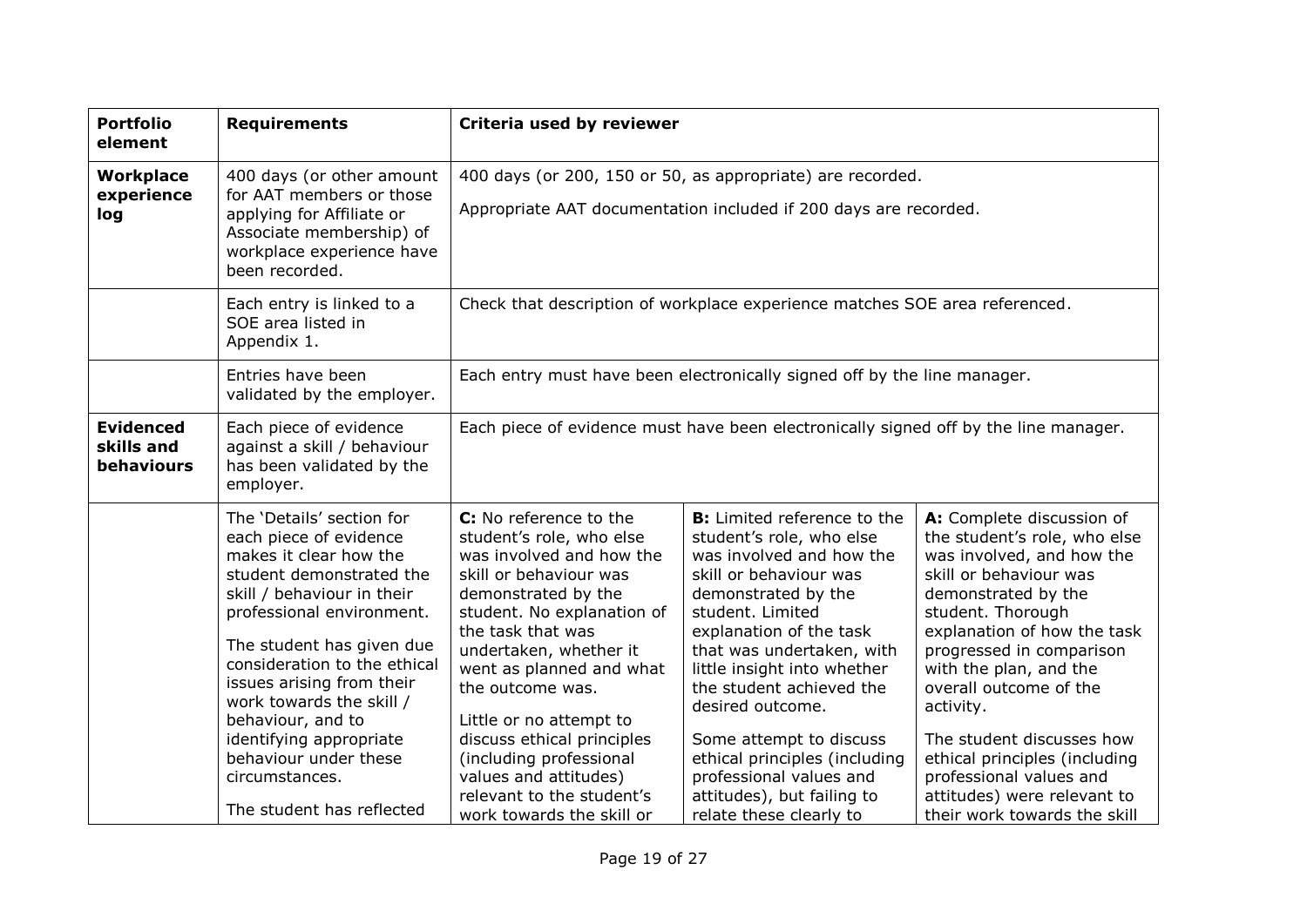| on their work towards the<br>skill / behaviour and<br>identified any relevant<br>learning that has taken<br>place and related learning<br>needs. | behaviour, how ethical<br>behaviour was applied, or<br>how ethical behaviour may<br>be improved in the future.<br>Little or no identification of<br>learning points or learning<br>needs. No evidence of<br>reflection on the<br>experience. | achievement of the skills<br>and behaviours, or failing<br>to discuss how ethical<br>behaviour was applied and<br>how this may be improved<br>in the future.<br>Limited identification and<br>discussion of learning<br>points or learning needs.<br>Limited reflection on the<br>experience. | behaviour, how ethical<br>behaviour was applied, and<br>how this may be improved<br>on in future.<br>The student has discussed<br>relevant learning points<br>from striving towards<br>achievement of the skill /<br>behaviour, and some<br>reflection on the experience.<br>If appropriate, this may also<br>include identification and<br>discussion of learning needs<br>or the need for additional<br>experience. |
|--------------------------------------------------------------------------------------------------------------------------------------------------|----------------------------------------------------------------------------------------------------------------------------------------------------------------------------------------------------------------------------------------------|-----------------------------------------------------------------------------------------------------------------------------------------------------------------------------------------------------------------------------------------------------------------------------------------------|-----------------------------------------------------------------------------------------------------------------------------------------------------------------------------------------------------------------------------------------------------------------------------------------------------------------------------------------------------------------------------------------------------------------------|
| Each piece of evidence                                                                                                                           | C: Little or no evidence                                                                                                                                                                                                                     | <b>B:</b> Limited evidence that                                                                                                                                                                                                                                                               | A: Firm evidence that the                                                                                                                                                                                                                                                                                                                                                                                             |
| demonstrates the student's                                                                                                                       | that the task took place or                                                                                                                                                                                                                  | the task took place and the                                                                                                                                                                                                                                                                   | task did take place and that                                                                                                                                                                                                                                                                                                                                                                                          |
| role in the task performed                                                                                                                       | the student's role in it, or                                                                                                                                                                                                                 | student's role in it, or that                                                                                                                                                                                                                                                                 | the student's role was as                                                                                                                                                                                                                                                                                                                                                                                             |
| and their achievement of                                                                                                                         | that the skill / behaviour                                                                                                                                                                                                                   | the skill / behaviour                                                                                                                                                                                                                                                                         | described, and that the skill                                                                                                                                                                                                                                                                                                                                                                                         |
| the skill / behaviour                                                                                                                            | claimed was gained as a                                                                                                                                                                                                                      | claimed was gained as a                                                                                                                                                                                                                                                                       | / behaviour claimed was                                                                                                                                                                                                                                                                                                                                                                                               |
| claimed.                                                                                                                                         | result of this task.                                                                                                                                                                                                                         | result of this task.                                                                                                                                                                                                                                                                          | gained as a result.                                                                                                                                                                                                                                                                                                                                                                                                   |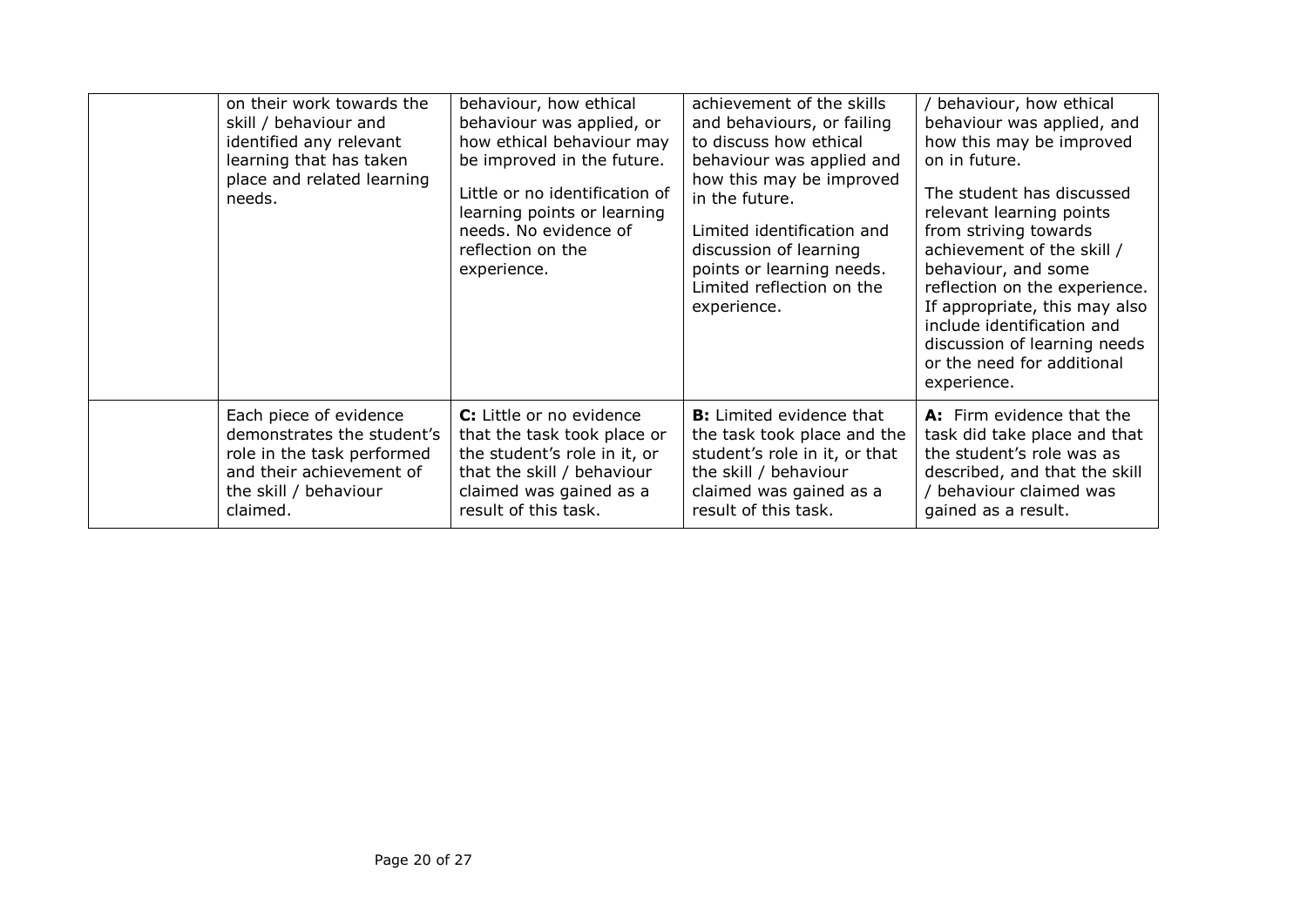#### **Appeals**

Details of CIPFA's appeals process can be found under the appeals tab of our [exams page.](https://www.cipfa.org/qualifications/students/exams)

#### **Interviews**

CIPFA reserves the right to call the student for an interview should the result of the CIPFA Portfolio review be inconclusive. Should this happen the interview will take the form of an informal discussion of the work in your CIPFA Portfolio and what you have learned from completing, and reflecting upon, the activities. The interviewer may choose to discuss all your activities or focus on a selection.

It should be noted that the form this interview takes is that of a discussion between an experienced professional and an aspiring professional. It is seen as taking the form of a conversation, the topic of which is the portfolio and is not meant to be highly interrogative.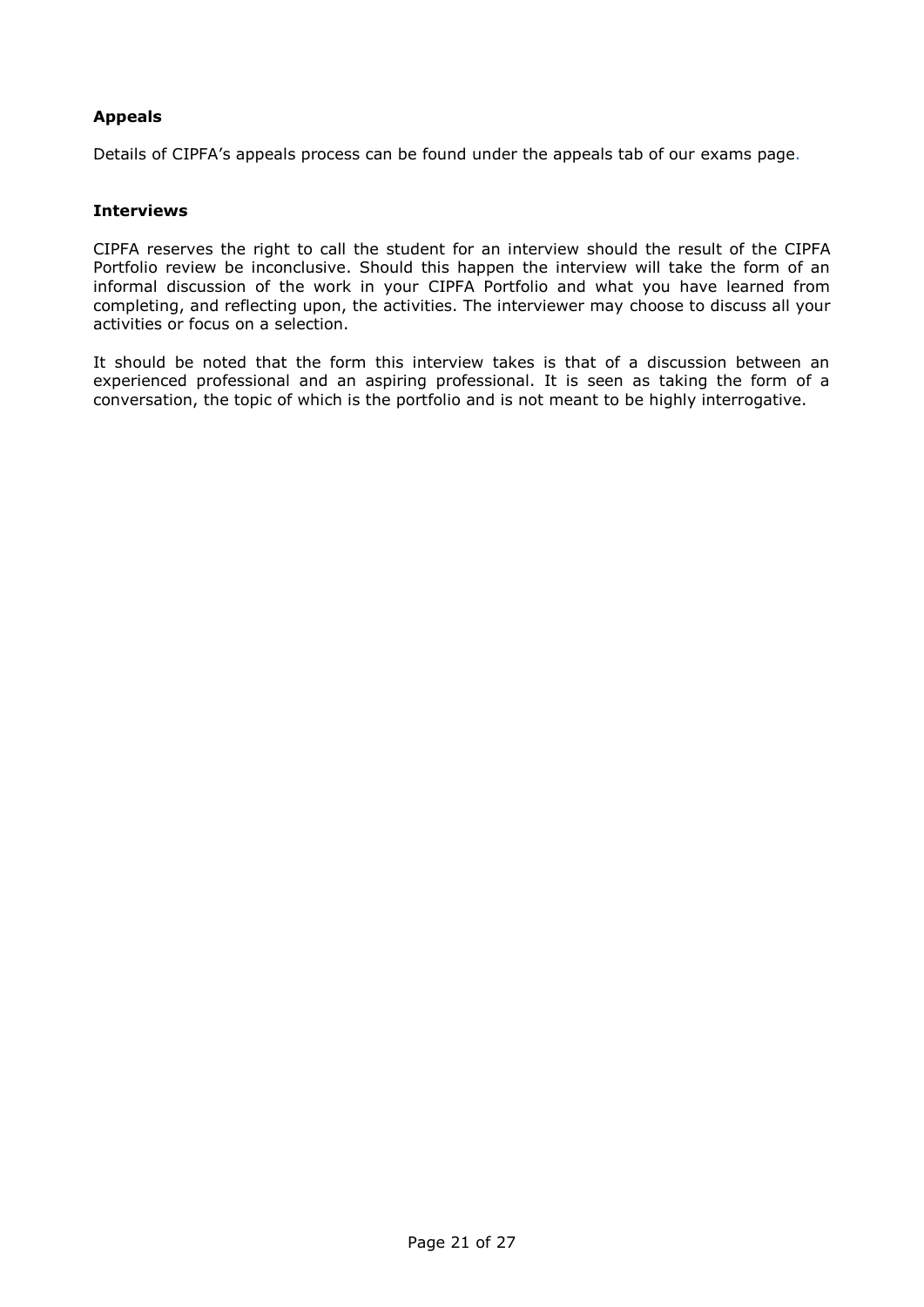## <span id="page-21-0"></span>**Appendices**

#### <span id="page-21-1"></span>**Appendix 1: Statement of Expertise**

(Note – the lists under each heading are intended to provide some possible examples of workplace experience and evidenced activities, but they are not intended to be exhaustive)

#### **Leadership and Strategic Management**

- Contribute to the generation of options for organisational or departmental strategy
- Assess the feasibility of the identified options, using financial and non-financial techniques, for example cost benefit analysis
- Prepare cost statements for short-term decision making e.g. making recommendations for: the optimal use of spare capacity; the use of limited resources; closure of a segment of the business
- Assist in the appraisal of the financial aspects of a capital investment proposal in an organisation e.g. calculate the payback period, or ensure that the internal rate of return would be achieved by the proposal
- Collect information and assess the impact of non-financial factors on a capital investment proposal
- Formulate SMART business plan objectives
- Draft a business plan for a section or area of an organisation
- Contribute to the preparation of an operational business plan by drafting sections and evaluating their feasibility
- Present and justify draft business plans to key decision makers
- Monitor performance against business plan objectives
- Strategic analysis; organisational analysis; resource analysis; or market analysis.
- Strategic/business/service planning
- Mentoring or supervising staff.

#### **Strategic and Operational Financial Management**

- Prepare a trial balance
- Update the year end close down timetable
- Prepare a selection of external financial statements for an organisation
- Prepare a set of notes to year end accounts
- Consolidate the income and expenditure position for monthly management reports
- Record transactions by using double entry bookkeeping techniques
- Carry out bank reconciliations
- Monitor control accounts
- Clear suspense accounts
- Participate in a stock take
- Calculate the value of stock or an element of stock held by an organisation
- Produce an aged debtor analysis
- Participate in credit control procedures
- Monitor compliance with creditor payment policy
- Contribute to the management of cash balances
- Prepare cash flow forecasts
- Assist in the appraisal of a project within an organisation by calculating the cost and risk of capital
- Assist in the appraisal of a project within an organisation by advising on the potential impact of non-financial factors
- Calculate the revenue implications of a proposed capital scheme
- Assist in the evaluation of a business case for a capital project
- Carry out a review of an organisation's costing and budgeting systems
- Carry out an activity based costing exercise.
- Identify contracted out services where VAT is recoverable
- Develop and present tax awareness programmes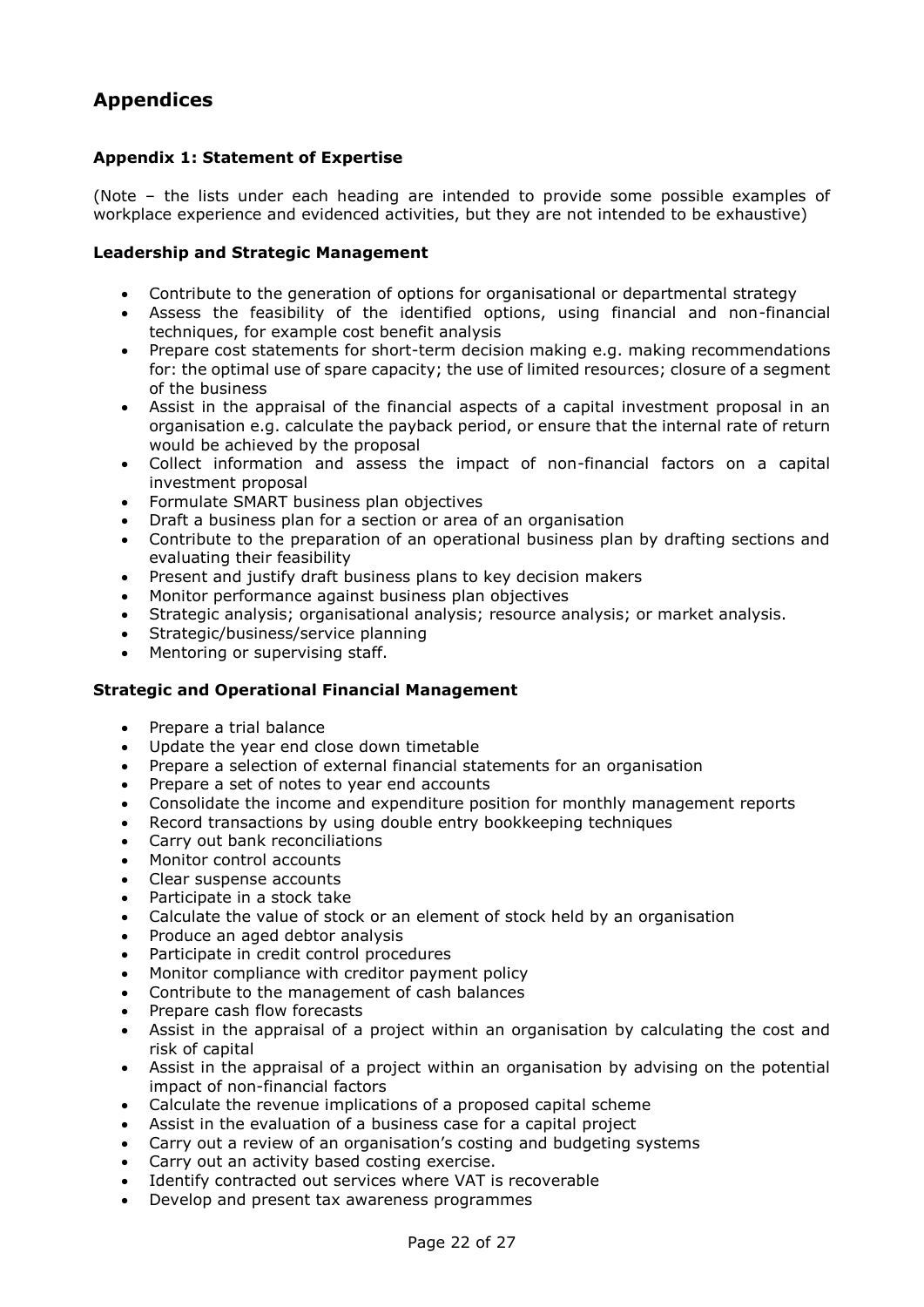- Prepare briefing papers on the implications for an organisation of impending changes in taxation. Investigate and report on the tax implications of a proposed activity
- Prepare monthly VAT returns
- Establish that VAT has been correctly accounted for
- Run checks on employment taxes and NIC
- Calculate employment tax on payments to individuals not made through the payroll system
- Financial accounts, including preparation or review
- Financial management processes (e.g.: cash collecting, billing, banking arrangements).
- Investment appraisal

#### **Financial and Performance Reporting**

- Produce a cost analysis for a product or service provided by an organisation
- Assist a budget holder in the planning and reporting of performance against budget
- Analyse and interpret variances against budgets
- Advise budget holders of variances against budget
- Action requirements in liaison with budget holders
- Complete and present reconciliations of budget adjustments
- Use the published financial statements of other similar organisations to compare with an organisation's financial performance
- Use ratio analysis to assess the financial health of an organisation, including comparisons against organisations in the same and similar environments
- Use stock market indicators to analyse and report on the performance of investments
- Analyse and interpret an organisation's performance for a given service against published comparative statistics including, for example, graphical or diagrammatic representations of information
- Establish the rate of return for a given service and assess its performance against externally set financial objectives
- Prepare a report on the achievement of internally set financial and non-financial indicators
- Performance measures.
- Internal budgetary control
- Budget preparation

#### **Governance, Ethics and Values**

- Prepare a briefing note on an organisation's values and expected standards of ethical behaviour
- Compare an organisation's policies on ethical behaviour to best practice
- Contribute to an evaluation of an organisation's systems of internal control
- Assist in the investigation of irregularities
- Governance frameworks
- Organisational values or culture
- Investigations of suspected irregularities

#### **Audit and Accountability**

- Contribute to the development of an annual audit plan that addresses the risks inherent in an organisation's operations and addresses clients' needs
- Contribute to the analysis of risk within an organisation by, for example, analysing budgets, analysing performance indicators, reading minutes, and looking at previous audit reports
- Contribute to the preparation of an audit programme to address the key business risks, clients' needs and the standards that apply by, for example, taking on a segment of the audit
- Agree an audit specification with a client
- Plan an audit assignment including obtaining background information, the evidence to be collected, determining the approach to be applied and devising a test strategy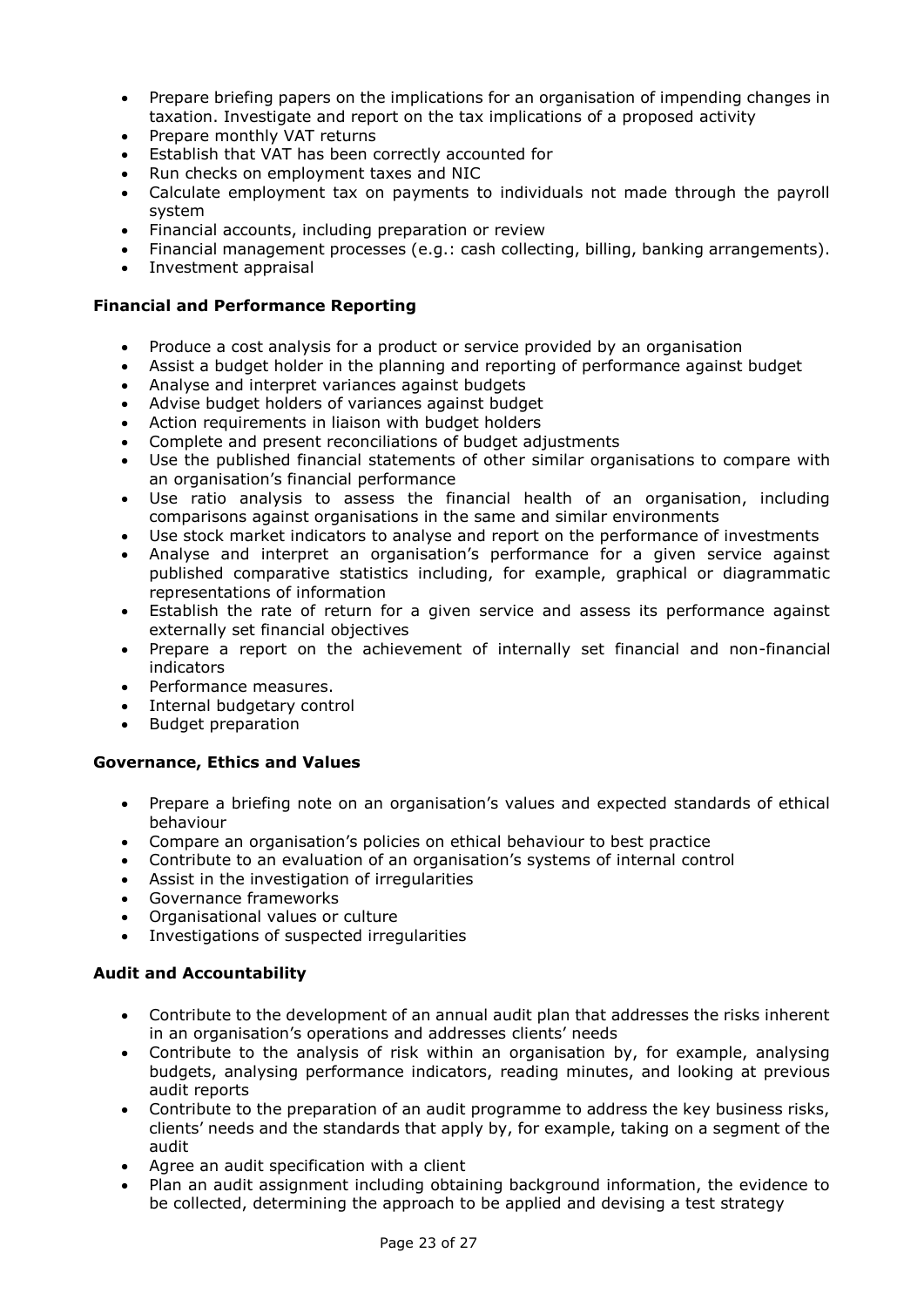- Identify key individuals and arrange and conduct audit interviews with them
- Monitor progress against the audit plan assignment
- Draft the report of an audit including conclusions and recommendations
- Present the results of an audit to key individuals within the audited department and complete follow up procedures after the audit
- Undertake an audit of a financial system
- Undertake an audit of a non-financial system or service
- Assist in a Value for Money audit by, for example, benchmarking the audited service against comparable providers
- Undertake the audit of a computerised system
- Audit planning for an internal or external audit
- Conducting an audit
- Audit specification for a client.

#### **Partnerships and Stakeholder Relations**

- Attend a meeting between your department or organisation and external representatives
- Attend a meeting with an audit client
- Contribute to the negotiations of PPP (or similar) contract
- Stakeholder management
- External partnership management.
- Events and meetings to communicate with stakeholders

#### **Change, Risk and Project Management**

- Take part as a team member in a process re-engineering project
- Analyse and quantify the risks associated with a proposed service or activity within an organisation
- Draft advice to service managers on the management of an identified risk, for example, treasury management procedures
- Assist in defining project goals and outcomes
- Analyse the activities required to complete a project on the basis of those activities, drawing up a project plan
- Monitor project progress against activity schedules
- Adjust activity schedules to take account of new and emerging factors
- Act as a full member of a multi-disciplinary team
- Contribute to the post implementation review of projects
- Risk and risk management
- Implementation of change
- Project management.

#### **Procurement and Contract Management**

- Price goods and services for a contract or an internal services business plan
- Calculate prices using marginal costs for additional activities
- Assist in the preparation of a tender bid
- Assist in the drafting of tender specifications
- Assist in the evaluation of tenders
- Participate in the process of drawing up contracts
- Assist in establishing and operating a system to monitor the delivery of a contract
- Managing contracts
- Tender bids or tender evaluation
- Procurement or contract letting task.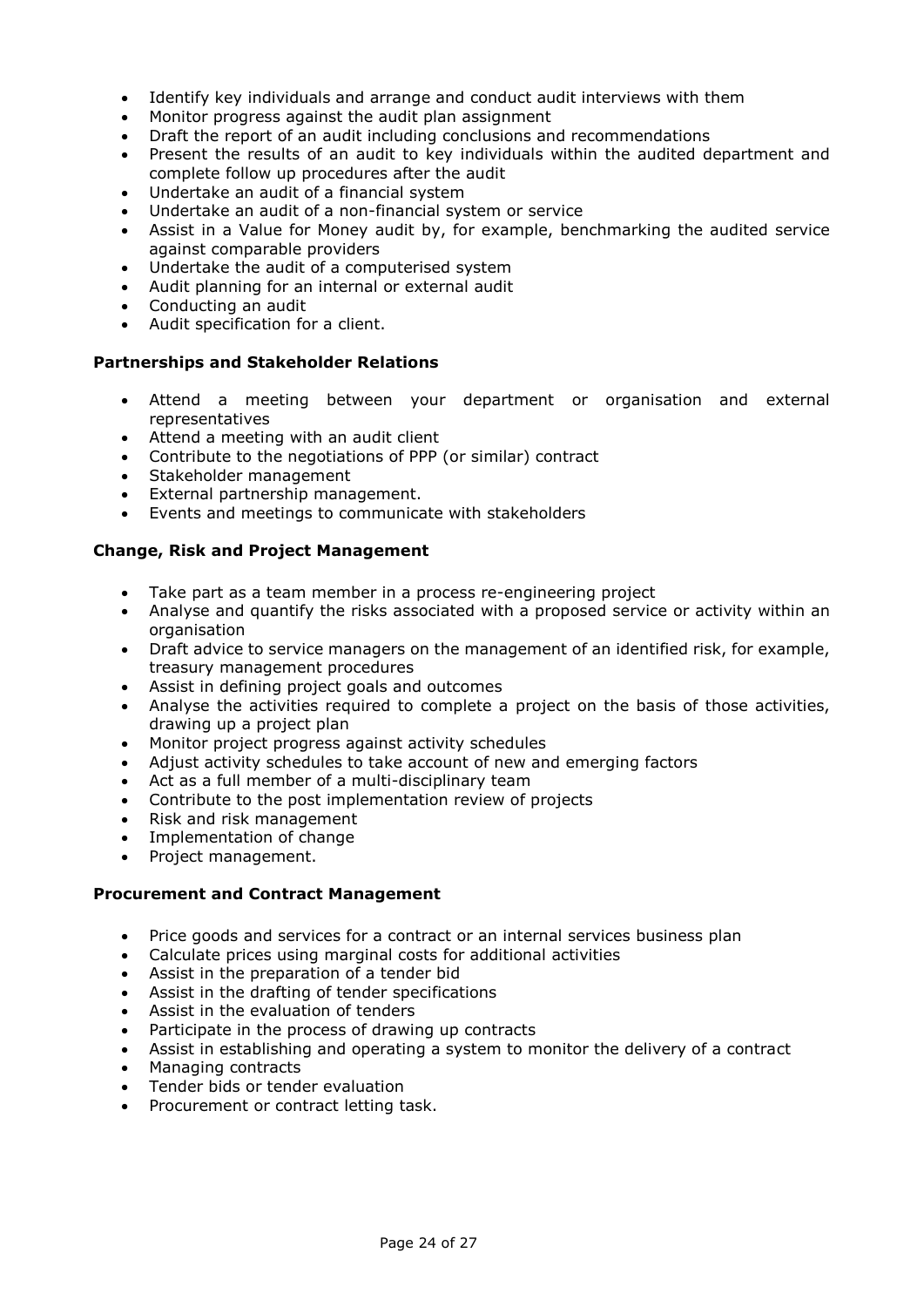#### <span id="page-24-0"></span>**Appendix 2: Reflective learning**

#### **Writing reflective commentaries**

This section provides some guidance on how to write your reflective commentaries. This involves approaching your writing in a way that you may find quite different to that expected of you in the work situation. In most reports in the workplace you are expected to write in an impersonal style; your main focus is the subject of your report, be it risk management or departmental budgetary control. You investigate the subject, analyse the results of your investigation, conclude and if appropriate, offer recommendations. You do not allow your personal feelings or opinions to intrude; if you do ever refer to yourself this will probably be in the third person, as the 'author'.

By contrast, in reflective writing it is you, your learning and practice that is the focus. You and your experiences are the subject of the piece of writing. This means that you can, and should, write in the first person. You can refer to what 'I' did or what 'my' feelings or reactions were to an experience.

Example

"On taking on this piece of work I had assumed that it would be quite simple and mechanistic. How wrong could I be!"

Some people find this approach a little difficult at first; being released from the constraints of 'management' style writing can feel strange. You may therefore find you need to practise a little before you embark on your overall reflective commentaries.

There are two main reasons why you are being asked to write down your reflections. The first reason is that in your portfolio there is no evidence that you have reflected effectively on your professional and learning activities unless you write this down, and reflective learning is a key part of becoming a professional accountant and being successful in your work life. The second reason is more fundamental: the actual action of writing about your experiences aids your reflection.

Where you have learned from professional experiences you have probably been involved in something complex. The particular work situation itself may be very complex and the learning is also of a high degree of complexity and influenced by a number of variables. It is very difficult to hold a number of complex thoughts in your mind at any one time and remember them all. Writing about the experience allows you to explore a number of concepts and thought processes without losing sight of the whole experience. In a busy work environment if you do not take time out to write about these experiences, you will not reflect on them sufficiently and what you have learned may be lost to your future practice.

Writing reflectively helps you to understand how you learn and in what situations your learning is most effective. This should have a positive effect on your future learning, helping you plan your learning strategies more effectively and encouraging you to develop alternative learning styles. It will also aid the transfer of your learning from one context to another in that if you write about learning that has taken place in one environment, it will help you to see how you can apply it in another.

Writing reflectively is also a fundamental skill needed for managing your CPD. It not only helps you to understand and plan your development but also helps both you, and others e.g. employers, prospective employers or CIPFA, recognise what you have learned and how, and the way you have used this learning to develop.

The process of reflection has three main stages: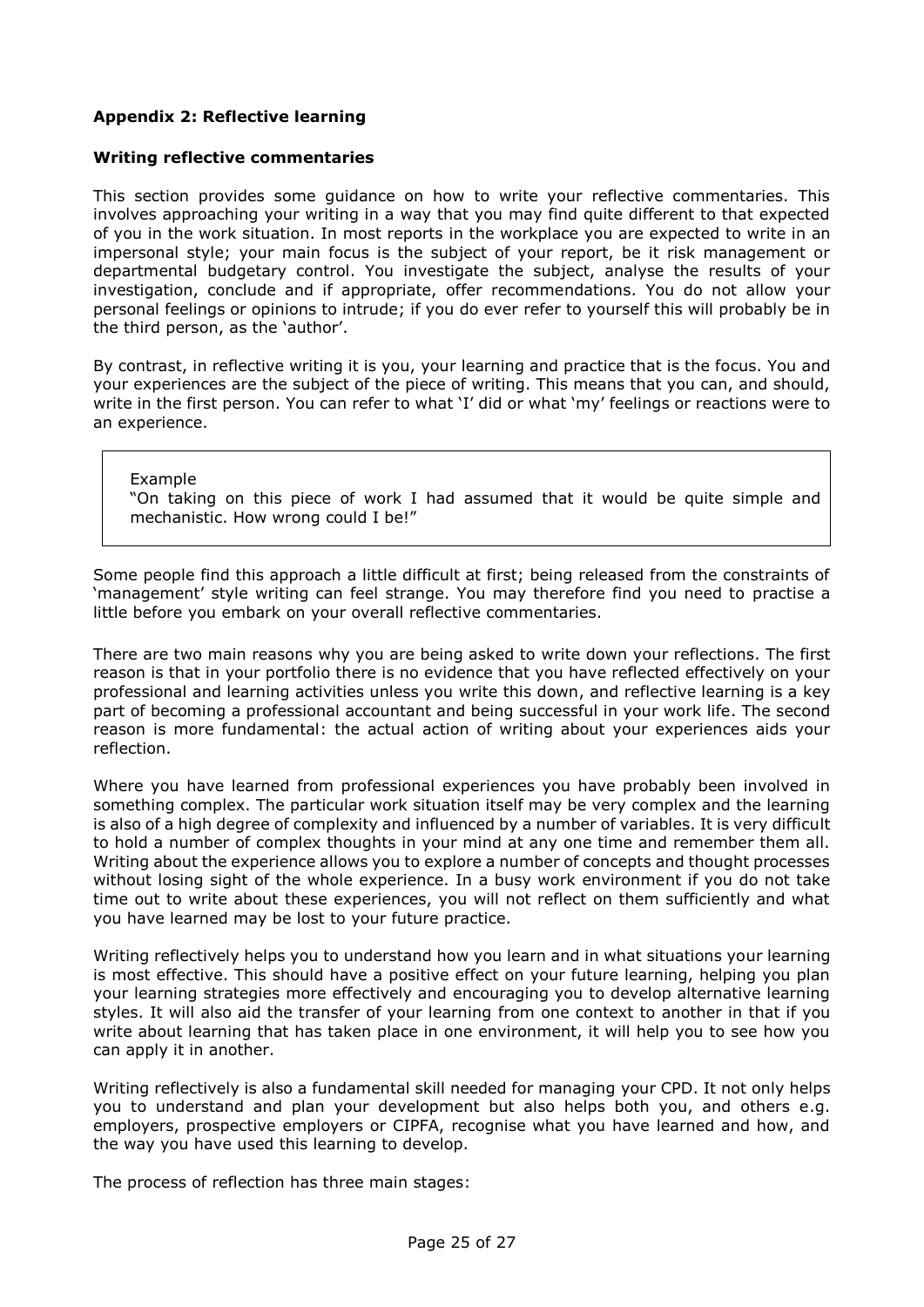#### **a) Returning to the experience**

Returning to the experience by describing what has taken place can be useful as it can help you to:

Recall all that happened and in what order.

#### Example

"After my first week in the division, my line manager asked me to create the audit plan in draft and provided me with the previous year's plan. On discussion, it appeared that risk assessment had never been an issue in creating the audit plan, but my manager agreed that this was a good idea for the future and suggested that I run with it and see how it went."

- The role you played in the experience.
- The role of any other participants.

#### Example

"Several times I attempted to discuss the plan with other members of the audit team, but at each attempt, I was thwarted. The availability of other staff meant that to a large degree I was left to my own devices."

 Any factors that influenced, either positively or negatively, your learning or your effective completion of the task.

#### Example

"The first surprise was that risk assessment had not been taken into account in previous plans, which I had fully intended to use as a model. Hence I had to work out the entire process from scratch."

Any feelings that you experienced during the process.

#### Example

"This was challenging especially as I got little help from the rest of the team."

#### **b) Attending to feelings**

Positive feelings about a work or learning experience can encourage you to continue with your learning and development, especially if you are faced with something that is new, complex and challenging. Negative feelings, on the other hand, can act as a barrier to learning. If you have been asked to undertake a task new to you in the workplace and you believe you have not completed it successfully you may feel embarrassed by this apparent failure. These negative feelings of embarrassment may prevent you examining and reflecting on what happened, what may have gone wrong and the underlying reasons. You probably would prefer to forget the whole episode. However, if you do this, you deny yourself the opportunity of discovering what went wrong and why. You will therefore not learn from this experience and you will try to resist undertaking a similar task in the future.

Taking time to explore your feelings and reactions to an experience can help your learning. Recognising the positive feelings will encourage you to continue learning and developing in new areas. Negative feelings should be explored with the aim of removing their possible debilitating effects. If you were embarrassed by your apparent failure why was that? Could you avoid this embarrassment in the future by approaching the task in a different way? Ignoring the problem